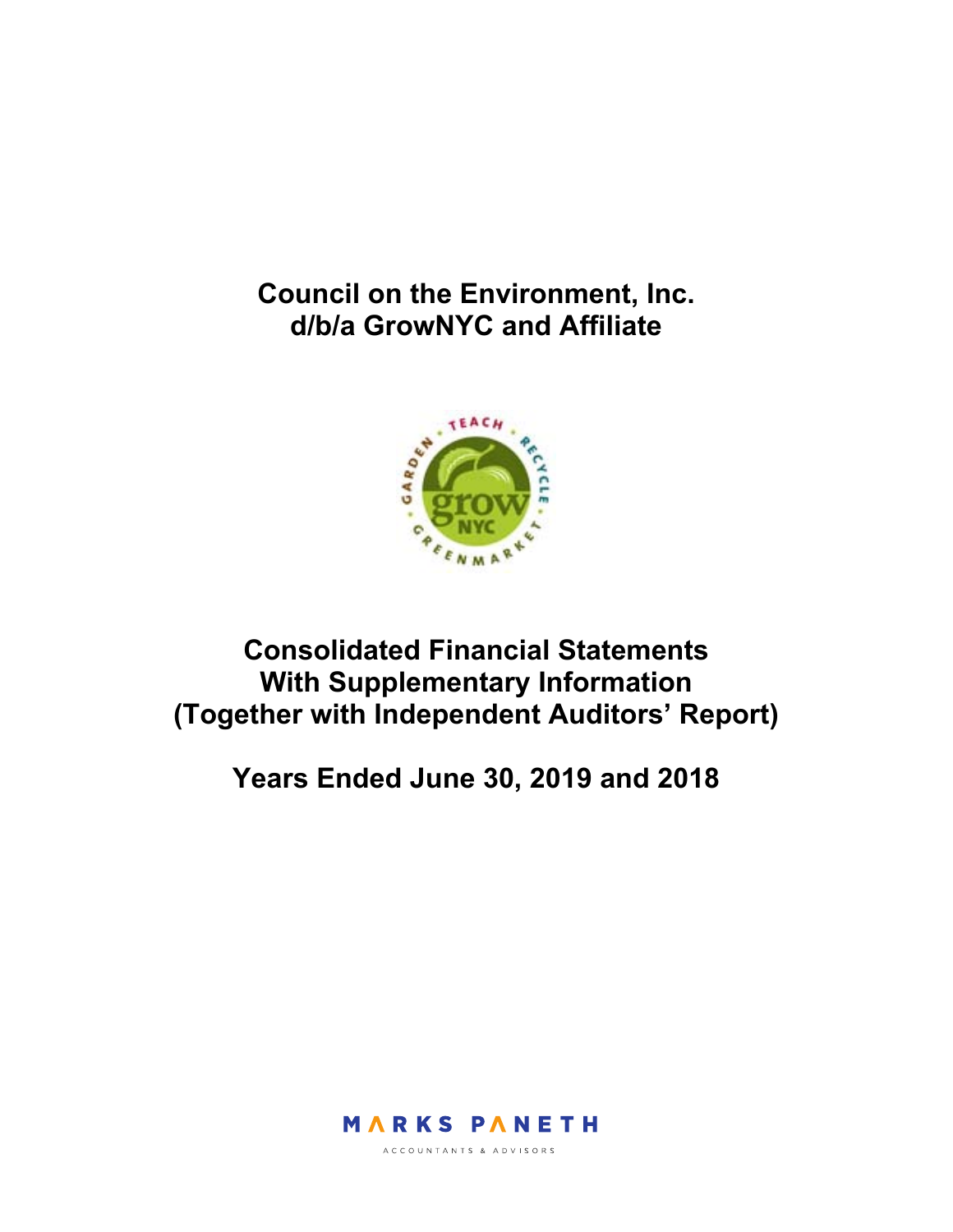### **COUNCIL ON THE ENVIRONMENT, INC. D/B/A GROWNYC AND AFFILIATE**

#### **CONSOLIDATED FINANCIAL STATEMENTS With Supplementary Information**

### **YEARS ENDED JUNE 30, 2019 AND 2018**

#### **CONTENTS**

|                                           | Page |
|-------------------------------------------|------|
|                                           |      |
| <b>Consolidated Financial Statements:</b> |      |
|                                           |      |
|                                           |      |
|                                           |      |
|                                           |      |
|                                           |      |
| <b>Consolidating Information:</b>         |      |
|                                           |      |
|                                           |      |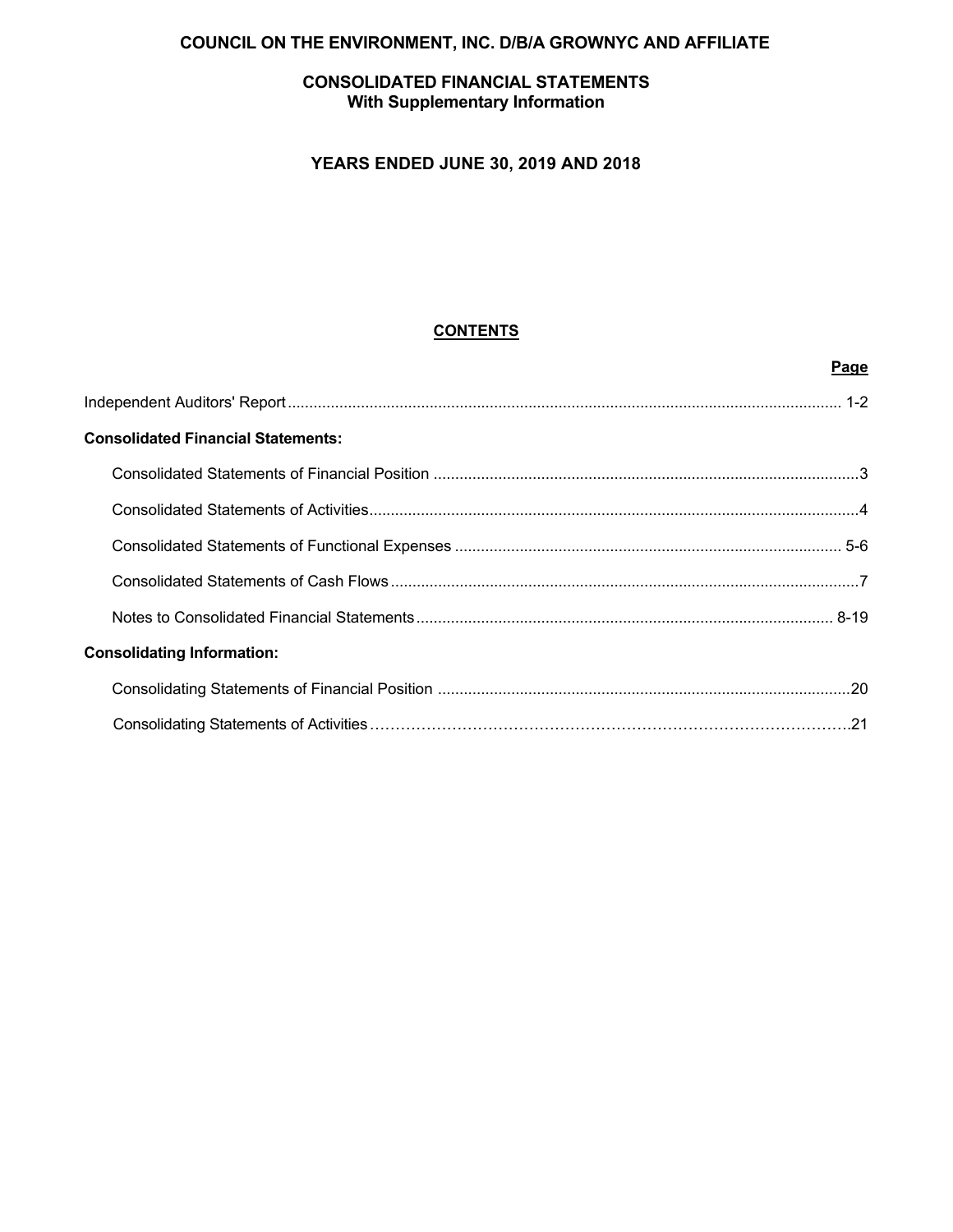Marks Paneth LLP 685 Third Avenue New York, NY 10017 P 212.503.8800 F 212.370.3759 markspaneth.com

#### **INDEPENDENT AUDITORS' REPORT**

To the Board of Directors of Council on the Environment, Inc. d/b/a GrowNYC and Affiliate

We have audited the accompanying consolidated financial statements of Council on the Environment, Inc. d/b/a GrowNYC ("GrowNYC") and New York State Regional Food Hub LLC (the "LLC" or the "Affiliate") (collectively the "Organization") which comprise the consolidated statements of financial position as of June 30, 2019 and 2018, and the related consolidated statements of activities, functional expenses and cash flows for the years then ended, and the related notes to the consolidated financial statements.

#### *Management's Responsibility for the Consolidated Financial Statements*

Management is responsible for the preparation and fair presentation of these consolidated financial statements in accordance with accounting principles generally accepted in the United States of America; this includes the design, implementation, and maintenance of internal control relevant to the preparation and fair presentation of consolidated financial statements that are free from material misstatement, whether due to fraud or error.

#### *Auditors' Responsibility*

Our responsibility is to express an opinion on these consolidated financial statements based on our audits. We conducted our audits in accordance with auditing standards generally accepted in the United States of America. Those standards require that we plan and perform the audit to obtain reasonable assurance about whether the consolidated financial statements are free from material misstatement.

An audit involves performing procedures to obtain audit evidence about the amounts and disclosures in the consolidated financial statements. The procedures selected depend on the auditor's judgment, including the assessment of the risks of material misstatement of the consolidated financial statements, whether due to fraud or error. In making those risk assessments, the auditor considers internal control relevant to the entity's preparation and fair presentation of the consolidated financial statements in order to design audit procedures that are appropriate in the circumstances, but not for the purpose of expressing an opinion on the effectiveness of the entity's internal control. Accordingly, we express no such opinion. An audit also includes evaluating the appropriateness of accounting policies used and the reasonableness of significant accounting estimates made by management, as well as evaluating the overall presentation of the consolidated financial statements.

We believe that the audit evidence we have obtained is sufficient and appropriate to provide a basis for our audit opinion.

#### *Opinion*

In our opinion, the consolidated financial statements referred to above present fairly, in all material respects, the financial position of the Organization as of June 30, 2019 and 2018, and the respective changes in its net assets and its cash flows for the years then ended in accordance with accounting principles generally accepted in the United States of America.

#### **Emphasis of Matter**

As discussed in Note 2O to the consolidated financial statements, during the year ended June 30, 2019, the Organization adopted Accounting Standards Update 2016-14, *Not-for-Profit Entities* (Topic 958) – *Presentation of Financial Statements of Not-for-Profit Entities* and ASU 2016-18, *Statement of Cash Flows* (Topic 230). Our opinion is not modified with respect to these matters.

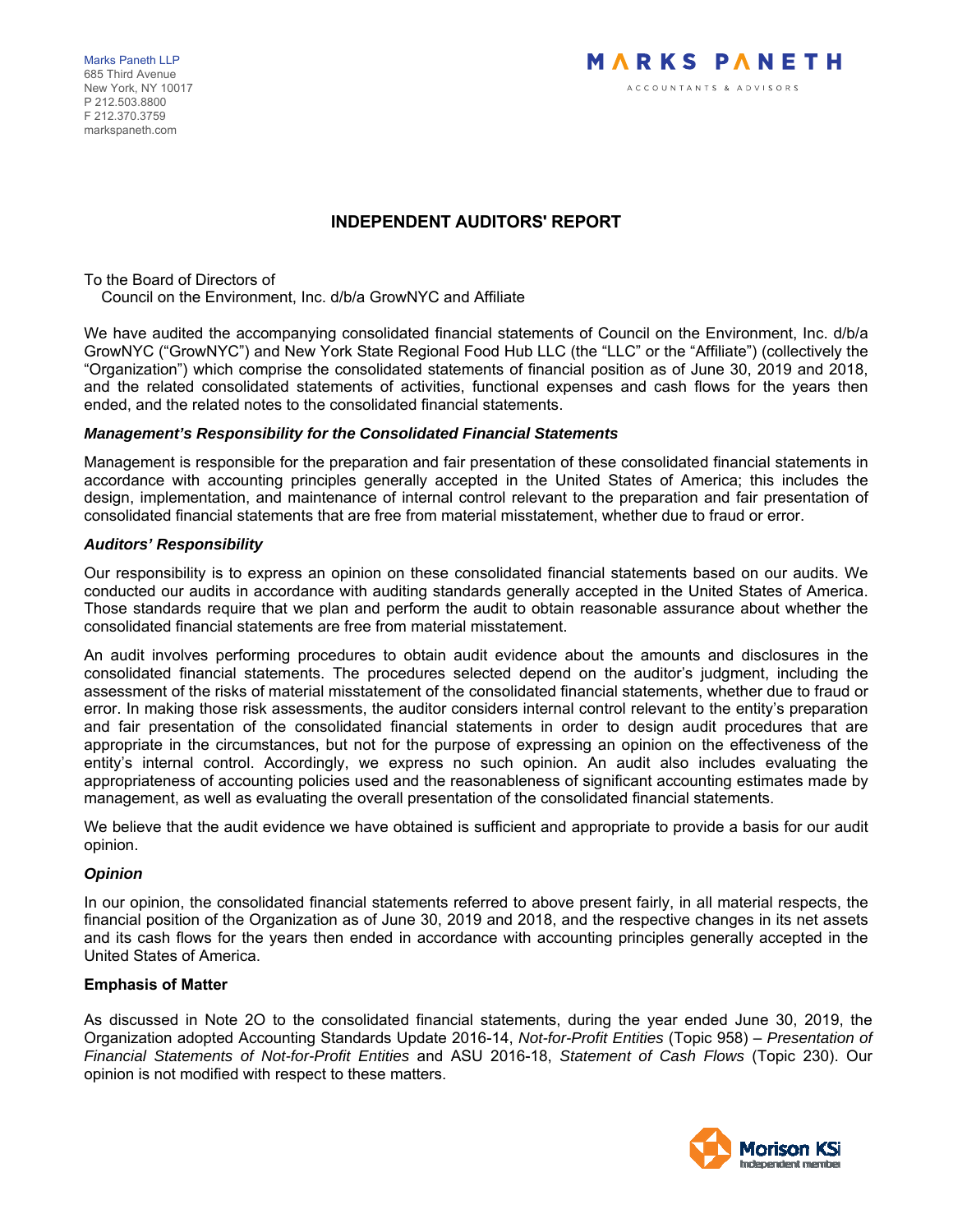#### *Report on Consolidating Information*

Our audits were conducted for the purpose of forming an opinion on the consolidated financial statements as a whole. The consolidating information (shown on pages 20-21) is presented for the purposes of additional analysis of the consolidated financial statements, rather than to present the financial position, change in net assets and cash flows of the individual companies, and is not a required part of the consolidated financial statements. Such information is the responsibility of management and was derived from and relates directly to the underlying accounting and other records used to prepare the consolidated financial statements. The supplementary information has been subjected to the auditing procedures applied in the audits of the consolidated financial statements and certain additional procedures, including comparing and reconciling such information directly to the underlying accounting and other records used to prepare the consolidated financial statements or to the consolidated financial statements themselves, and other additional procedures in accordance with auditing standards generally accepted in the United States of America. In our opinion, the supplementary information is fairly stated in all material respects in relation to the consolidated financial statements as a whole.

Marks Paneth LLP

New York, NY December 18, 2019



ACCOUNTANTS & ADVISORS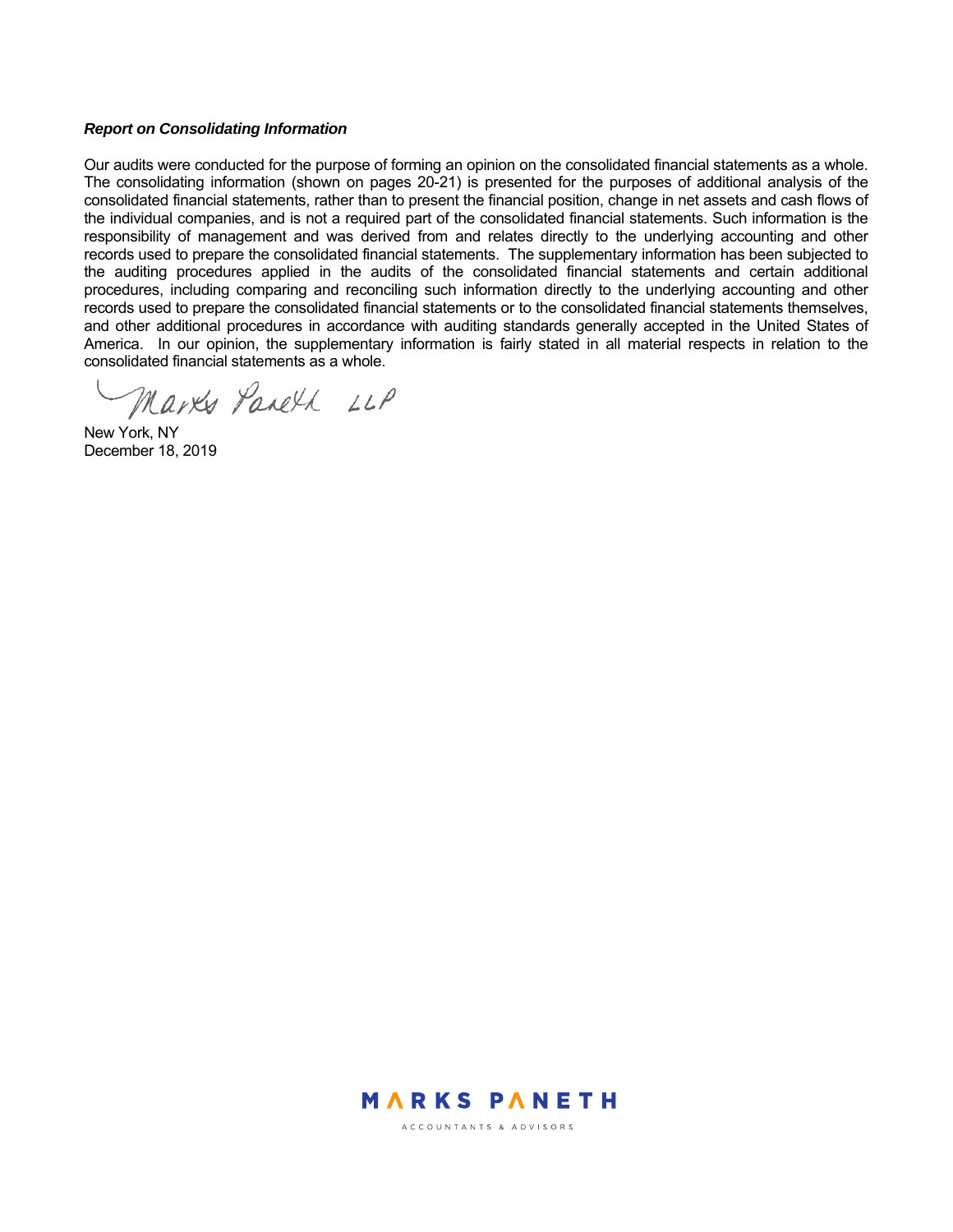#### **COUNCIL ON THE ENVIRONMENT, INC. D/B/A GROWNYC AND AFFILIATE CONSOLIDATED STATEMENTS OF FINANCIAL POSITION AS OF JUNE 30, 2019 AND 2018**

|                                                                                                                                                               | 2019                              |               | 2018                              |
|---------------------------------------------------------------------------------------------------------------------------------------------------------------|-----------------------------------|---------------|-----------------------------------|
| <b>ASSETS</b>                                                                                                                                                 |                                   |               |                                   |
| Cash and cash equivalents (Notes 2B and 12)<br>Restricted cash (Note 2G)                                                                                      | \$<br>1,651,681<br>324,849        | \$            | 847,468<br>304,802                |
| Total cash, cash equivalents and restricted cash                                                                                                              | 1,976,530                         |               | 1,152,270                         |
| Investments, at fair value (Notes 2C and 4)<br>Government grants receivable (Notes 2D and 2I)<br>Accounts receivable - participant rental fees, net (Note 2D) | 2,126,556<br>3,352,370<br>345,205 |               | 2,146,581<br>4,194,552<br>313,106 |
| Accounts receivable - sales, net (Note 2D)<br>Accounts receivable - other fees, net (Note 2D)                                                                 | 212,826<br>81,063                 |               | 418,536<br>96,278                 |
| Contributions receivable (Note 2E)<br>Prepaid expenses, deposits and other assets<br>Property and equipment, net (Notes 2F and 5)                             | 216,149<br>448,912<br>956,181     |               | 413,244<br>386,682<br>1,059,327   |
| <b>TOTAL ASSETS</b>                                                                                                                                           | \$<br>9,715,792                   | \$            | 10,180,576                        |
| <b>LIABILITIES</b>                                                                                                                                            |                                   |               |                                   |
| Accounts payable and accrued expenses                                                                                                                         | \$<br>342,657                     | \$            | 581,471                           |
| Accrued farmers' token redemption (Note 2G)<br>Accrued payroll and related expenses                                                                           | 324,849<br>923,674                |               | 304,802<br>706,106                |
| Advance payments (Note 2K)                                                                                                                                    | 284,095                           |               | 313,443                           |
| Government grant advances (Note 2I)                                                                                                                           | 48,785                            |               |                                   |
| Notes payable (Note 7A)                                                                                                                                       | 932,364                           |               | 1,523,728                         |
| <b>TOTAL LIABILITIES</b>                                                                                                                                      | 2,856,424                         |               | 3,429,550                         |
| <b>COMMITMENTS AND CONTINGENCIES (Note 6)</b>                                                                                                                 |                                   |               |                                   |
| NET ASSETS (Notes 2H, 8 and 9)<br>Without donor restrictions:                                                                                                 |                                   |               |                                   |
| Operations                                                                                                                                                    | 1,344,602                         |               | 1,211,406                         |
| Net investment in property and equipment                                                                                                                      | 956,181                           |               | 1,059,327                         |
| Board designated investment fund (Note 9)                                                                                                                     | 1,852,350                         |               | 1,872,611                         |
| Board designated operating reserve fund (Note 9)<br>Total without donor restrictions                                                                          | 258,569<br>4,411,702              |               | 253,505<br>4,396,849              |
| With donor restrictions (Note 8)                                                                                                                              | 2,447,666                         |               | 2,354,177                         |
| <b>TOTAL NET ASSETS</b>                                                                                                                                       | 6,859,368                         |               | 6,751,026                         |
| TOTAL LIABILITIES AND NET ASSETS                                                                                                                              | \$<br>9,715,792                   | $\frac{1}{2}$ | 10,180,576                        |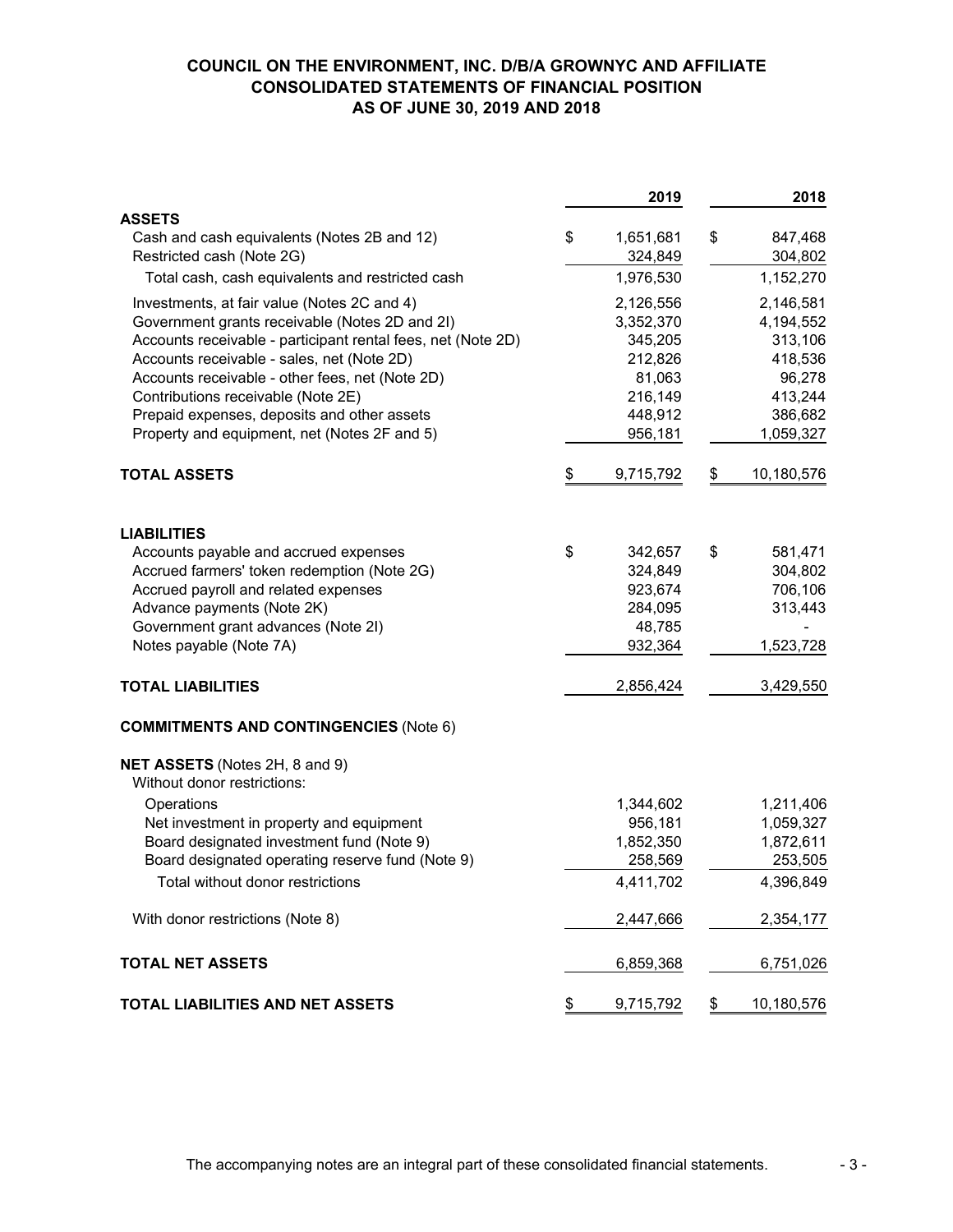#### **COUNCIL ON THE ENVIRONMENT, INC. D/B/A GROWNYC AND AFFILIATE CONSOLIDATED STATEMENTS OF ACTIVITIES FOR THE YEARS ENDED JUNE 30, 2019 AND 2018**

|                                                               | For the Year Ended June 30, 2019 |                                             |    |                                          |    | For the Year Ended June 30, 2018 |    |                                             |     |                                          |      |                      |
|---------------------------------------------------------------|----------------------------------|---------------------------------------------|----|------------------------------------------|----|----------------------------------|----|---------------------------------------------|-----|------------------------------------------|------|----------------------|
|                                                               |                                  | <b>Without Donor</b><br><b>Restrictions</b> |    | <b>With Donor</b><br><b>Restrictions</b> |    | Total<br>2019                    |    | <b>Without Donor</b><br><b>Restrictions</b> |     | <b>With Donor</b><br><b>Restrictions</b> |      | <b>Total</b><br>2018 |
| <b>REVENUES AND SUPPORT:</b>                                  |                                  |                                             |    |                                          |    |                                  |    |                                             |     |                                          |      |                      |
| Government grants (Note 2I)                                   | \$                               | 5,621,311 \$                                |    |                                          | \$ | 5,621,311                        | \$ | 6,162,424 \$                                |     |                                          | \$   | 6,162,424            |
| Contributions - foundations (Note 2E)                         |                                  | 157,085                                     |    | 913,000                                  |    | 1.070.085                        |    | 198,227                                     |     | 611,540                                  |      | 809,767              |
| Contributions - individuals and corporations (Note 2E)        |                                  | 331,821                                     |    | 952,252                                  |    | 1,284,073                        |    | 204,666                                     |     | 1,009,498                                |      | 1,214,164            |
| Contributed facilities, services and assets (Notes 2J and 10) |                                  | 744,761                                     |    |                                          |    | 744,761                          |    | 661,930                                     |     |                                          |      | 661,930              |
| Greenmarket participant rental fees (Note 2K)                 |                                  | 4,441,219                                   |    |                                          |    | 4,441,219                        |    | 4,407,548                                   |     |                                          |      | 4,407,548            |
| Sales of wholesale produce, plants and grains (Note 2K)       |                                  | 2,865,876                                   |    |                                          |    | 2,865,876                        |    | 2,782,779                                   |     |                                          |      | 2,782,779            |
| Other fees (Note 2K)                                          |                                  | 583,405                                     |    |                                          |    | 583,405                          |    | 537,670                                     |     |                                          |      | 537,670              |
| Investment activity (Notes 2C and 4)                          |                                  | (19, 749)                                   |    |                                          |    | (19, 749)                        |    | (23, 482)                                   |     |                                          |      | (23, 482)            |
| <b>Miscellaneous</b>                                          |                                  | 216,489                                     |    |                                          |    | 216,489                          |    | 158,952                                     |     |                                          |      | 158,952              |
| Net assets released from restriction (Note 8)                 |                                  | 1,771,763                                   |    | (1,771,763)                              |    | $\sim$                           |    | 1,616,491                                   |     | (1,616,491)                              |      | $\sim$               |
| <b>TOTAL REVENUES AND SUPPORT</b>                             |                                  | 16,713,981                                  |    | 93,489                                   |    | 16,807,470                       |    | 16,707,205                                  |     | 4,547                                    |      | 16,711,752           |
| <b>EXPENSES</b> (Note 2L):                                    |                                  |                                             |    |                                          |    |                                  |    |                                             |     |                                          |      |                      |
| Program Services:                                             |                                  |                                             |    |                                          |    |                                  |    |                                             |     |                                          |      |                      |
| Greening & gardens                                            |                                  | 1,340,147                                   |    |                                          |    | 1,340,147                        |    | 1,248,489                                   |     |                                          |      | 1,248,489            |
| Greenmarket & farmer development                              |                                  | 4,950,227                                   |    |                                          |    | 4,950,227                        |    | 4,639,377                                   |     |                                          |      | 4,639,377            |
| Food access & wholesale distribution                          |                                  | 3,939,543                                   |    |                                          |    | 3,939,543                        |    | 3,899,591                                   |     |                                          |      | 3,899,591            |
| Environmental education                                       |                                  | 1,127,997                                   |    |                                          |    | 1,127,997                        |    | 1,135,277                                   |     |                                          |      | 1,135,277            |
| Zero Waste outreach and education                             |                                  | 2,155,718                                   |    |                                          |    | 2,155,718                        |    | 2,020,149                                   |     |                                          |      | 2,020,149            |
| <b>GrowNYC Partners</b>                                       |                                  | 53,485                                      |    |                                          |    | 53,485                           |    | 78,627                                      |     |                                          |      | 78,627               |
| Project Farmhouse                                             |                                  | 635,026                                     |    |                                          |    | 635,026                          |    | 617,631                                     |     |                                          |      | 617,631              |
| New York State Regional Food Hub LLC                          |                                  | 411,121                                     |    |                                          |    | 411,121                          |    | 1,060,920                                   |     |                                          |      | 1,060,920            |
| <b>Total Program Services</b>                                 |                                  | 14,613,264                                  |    |                                          |    | 14,613,264                       |    | 14,700,061                                  |     | $\overline{\phantom{a}}$                 |      | 14,700,061           |
| <b>Supporting Services:</b>                                   |                                  |                                             |    |                                          |    |                                  |    |                                             |     |                                          |      |                      |
| Management and general                                        |                                  | 1,210,378                                   |    |                                          |    | 1,210,378                        |    | 1,125,476                                   |     |                                          |      | 1,125,476            |
| Fundraising                                                   |                                  | 875,486                                     |    |                                          |    | 875,486                          |    | 730,285                                     |     |                                          |      | 730,285              |
| <b>Total Supporting Services</b>                              |                                  | 2,085,864                                   |    |                                          |    | 2,085,864                        |    | 1,855,761                                   |     |                                          |      | 1,855,761            |
| <b>TOTAL EXPENSES</b>                                         |                                  | 16,699,128                                  |    |                                          |    | 16,699,128                       |    | 16,555,822                                  |     |                                          |      | 16,555,822           |
| <b>CHANGE IN NET ASSETS</b>                                   |                                  | 14,853                                      |    | 93,489                                   |    | 108,342                          |    | 151,383                                     |     | 4,547                                    |      | 155,930              |
| Net assets - beginning of year                                |                                  | 4,396,849                                   |    | 2,354,177                                |    | 6,751,026                        |    | 4,245,466                                   |     | 2,349,630                                |      | 6,595,096            |
| <b>NET ASSETS - END OF YEAR</b>                               | \$                               | 4,411,702                                   | \$ | 2,447,666                                | \$ | 6,859,368                        | \$ | 4,396,849                                   | -\$ | 2,354,177                                | - \$ | 6,751,026            |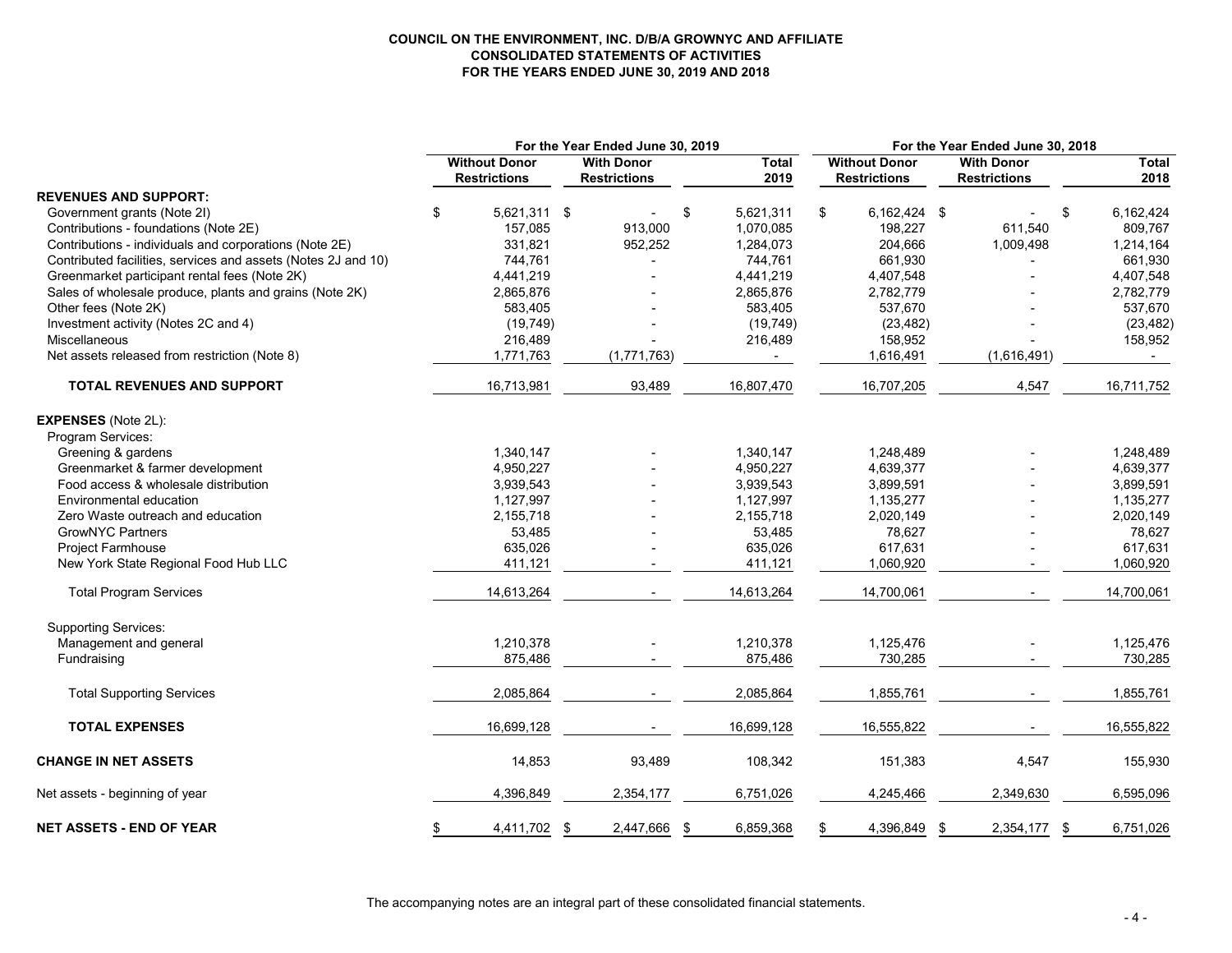# COUNCIL ON THE ENVIRONMENT, INC. D/B/A GROWNYC AND AFFILIATE<br>CONSOLIDATED STATEMENT OF FUNCTIONAL EXPENSES<br>FOR THE YEAR ENDED JUNE 30, 2019<br>(With Summarized Totals for the Year Ended June 30, 2018)

|                                                       |                       |                          |                                        |                                                          |      |                            |    |                                       |     | For the Year Ended June 30, 2019  |                             |      |                                        |              |                            |                           |  |                          |     |                                  |                                  |
|-------------------------------------------------------|-----------------------|--------------------------|----------------------------------------|----------------------------------------------------------|------|----------------------------|----|---------------------------------------|-----|-----------------------------------|-----------------------------|------|----------------------------------------|--------------|----------------------------|---------------------------|--|--------------------------|-----|----------------------------------|----------------------------------|
|                                                       |                       |                          |                                        |                                                          |      |                            |    | <b>Program Services</b>               |     |                                   |                             |      |                                        |              | <b>Supporting Services</b> |                           |  |                          |     |                                  |                                  |
|                                                       | Greening &<br>Gardens |                          | Greenmarket<br>& Farmer<br>Development | <b>Food Access</b><br>& Wholesale<br><b>Distribution</b> |      | Environmental<br>Education |    | Zero Waste<br>Outreach &<br>Education |     | <b>GrowNYC</b><br><b>Partners</b> | Project<br><b>Farmhouse</b> |      | <b>NYS Regional</b><br><b>Food Hub</b> | <b>Total</b> |                            | Management<br>and General |  | Fundraising              |     | 2019<br>Total<br><b>Expenses</b> | 2018<br>Total<br><b>Expenses</b> |
| Salaries                                              |                       | 618,688                  | 2,747,346<br>\$.                       | ,154,737                                                 | - \$ | 719,523                    | -S | 1,401,589                             | - S | 33,603                            | 154,218                     | - \$ |                                        | 6.829.704    |                            | 660.683                   |  | 640,912                  | - S | 8,131,299                        | 7,691,572<br>-S                  |
| Payroll taxes and employee benefits (Note 11)         |                       | 168,055                  | 661.255                                | 274,896                                                  |      | 178,938                    |    | 345,984                               |     | 4,253                             | 32,944                      |      | $\overline{\phantom{a}}$               | 1.666.325    |                            | 113,103                   |  | 153,819                  |     | 1,933,247                        | 1,779,820                        |
| Total salaries and related expenses                   |                       | 786,743                  | 3,408,601                              | 1,429,633                                                |      | 898,461                    |    | 1,747,573                             |     | 37,856                            | 187,162                     |      | $\sim$                                 | 8,496,029    |                            | 773,786                   |  | 794,731                  |     | 10,064,546                       | 9,471,392                        |
| Contributed facilities and services (Notes 2J and 10) |                       | 77.859                   | 303.847                                | 51,906                                                   |      | 84.353                     |    | 103,824                               |     | $\sim$                            |                             |      | $\sim$                                 | 621,789      |                            | 122.972                   |  | $\overline{\phantom{a}}$ |     | 744.761                          | 661,930                          |
| Consultants and professional fees                     |                       | 19,393                   | 191,612                                | 82,994                                                   |      | 21,474                     |    | 12,700                                |     | 7,175                             | 3,379                       |      | 307,464                                | 646,191      |                            | 116,799                   |  | 63,459                   |     | 826,449                          | 1,440,071                        |
| Office supplies                                       |                       | 477                      | 51.587                                 | 9,333                                                    |      | 20,535                     |    | 10,106                                |     | 178                               | 6,513                       |      | $\overline{\phantom{a}}$               | 98,729       |                            | 26.454                    |  | 6.436                    |     | 131,619                          | 150,925                          |
| Meetings                                              |                       | 2,173                    | 35,206                                 | 3,964                                                    |      | 9.273                      |    | 12,755                                |     | $\sim$                            | 102                         |      | $\sim$                                 | 63,473       |                            | 12.128                    |  | 4.429                    |     | 80,030                           | 86,627                           |
| Travel                                                |                       | 9,226                    | 23,560                                 | 18,390                                                   |      | 20,485                     |    | 15,791                                |     | 1,246                             | 82                          |      | $\sim$                                 | 88,780       |                            | 1,623                     |  | 51                       |     | 90,454                           | 91,463                           |
| Telephone and mobile data                             |                       | 8,061                    | 49.123                                 | 24,489                                                   |      | 7.433                      |    | 13,045                                |     | $\sim$                            | 17,777                      |      | $\sim$                                 | 119,928      |                            | 12,940                    |  | 117                      |     | 132,985                          | 135,689                          |
| Printing and photography                              |                       | 13,401                   | 16,549                                 | 3.119                                                    |      | 2,223                      |    | 11.967                                |     |                                   | 160                         |      | $\overline{\phantom{a}}$               | 47.419       |                            | 5.653                     |  | 5,223                    |     | 58.295                           | 75,271                           |
| Vehicle fuel, maintenance and repairs                 |                       | 11.586                   | 35.518                                 | 37,695                                                   |      | 20                         |    | 19.549                                |     |                                   | 35                          |      | $\sim$                                 | 104,403      |                            | 465                       |  | $\overline{\phantom{a}}$ |     | 104.868                          | 106,063                          |
| Advertising (Note 2M)                                 |                       | 465                      | 45,325                                 | 554                                                      |      | 284                        |    | 41,133                                |     | 95                                | 335                         |      | $\sim$                                 | 88,191       |                            | 1,953                     |  | 260                      |     | 90,404                           | 91,590                           |
| Insurance                                             |                       | 19.428                   | 99.007                                 | 51.018                                                   |      | 14,880                     |    | 51,346                                |     | ٠                                 | 6.600                       |      | $\sim$                                 | 242,279      |                            | 51,438                    |  | $\sim$                   |     | 293,717                          | 261,896                          |
| Space rentals (Note 5D)                               |                       | $\overline{\phantom{a}}$ | 453.553                                | 104.878                                                  |      | 6.530                      |    | 14.076                                |     | $\sim$                            | 290,878                     |      | 35,000                                 | 904,915      |                            | $\overline{\phantom{a}}$  |  | $\overline{\phantom{a}}$ |     | 904.915                          | 850,783                          |
| Field supplies and gardening materials                |                       | 214,649                  | 46,986                                 | 42,391                                                   |      | 32,825                     |    | 25,938                                |     | 6,935                             | 1,206                       |      | $\sim$                                 | 370,930      |                            | 1,577                     |  | 189                      |     | 372,696                          | 401,015                          |
| Cost of goods sold (Note 2K)                          |                       | 68,482                   | 71.577                                 | 1,926,935                                                |      | $\sim$                     |    |                                       |     | $\sim$                            |                             |      | $\sim$                                 | 2,066,994    |                            |                           |  | $\overline{a}$           |     | 2,066,994                        | 2,036,857                        |
| Equipment lease and rentals (Note 5C)                 |                       | 5.632                    | 19,046                                 | 43,939                                                   |      | 7.045                      |    | 69,647                                |     |                                   |                             |      | $\sim$                                 | 145,309      |                            | 28,428                    |  | $\overline{\phantom{a}}$ |     | 173.737                          | 164,758                          |
| Grants and awards (Note 2N)                           |                       | 99,600                   | $\overline{\phantom{a}}$               | $\overline{\phantom{a}}$                                 |      | $\overline{\phantom{a}}$   |    | $\overline{\phantom{a}}$              |     |                                   |                             |      |                                        | 99,600       |                            |                           |  | $\overline{\phantom{a}}$ |     | 99,600                           | 85,680                           |
| Depreciation and amortization (Note 4)                |                       | 329                      | 32,651                                 | 14,943                                                   |      | $\overline{\phantom{a}}$   |    | $\overline{\phantom{a}}$              |     |                                   | 77,157                      |      | $\sim$                                 | 125,080      |                            | 10,987                    |  | $\overline{\phantom{a}}$ |     | 136,067                          | 135,188                          |
| Bad debt expense                                      |                       |                          | 2.178                                  | 33,063                                                   |      |                            |    |                                       |     |                                   |                             |      |                                        | 35,241       |                            |                           |  |                          |     | 35,241                           | 21,091                           |
| Miscellaneous                                         |                       | 2.643                    | 64.301                                 | 60.299                                                   |      | 2.176                      |    | 6.268                                 |     |                                   | 43.640                      |      | 68.657                                 | 247.984      |                            | 43.175                    |  | 591                      |     | 291.750                          | 287,533                          |
| Total expenses                                        |                       | 1,340,147                | 4,950,227<br>s                         | 3,939,543<br>s                                           |      | 1,127,997                  |    | 2,155,718                             |     | 53,485                            | 635,026                     |      | 411,121                                | 14,613,264   | S                          | 1,210,378                 |  | 875,486                  |     | 16,699,128                       | \$16,555,822                     |
| Total expenses - 2018                                 |                       | 1.248.489                | 4.639.377                              | 3.899.591<br>s                                           |      | 1.135.277                  |    | 2.020.149                             |     | 78.627                            | 617.631                     |      | 1.060.920                              | 14.700.061   | -S                         | 1.125.476                 |  | 730.285                  | -S  | 16,555,822                       |                                  |

**For the Year Ended June 30, 2019**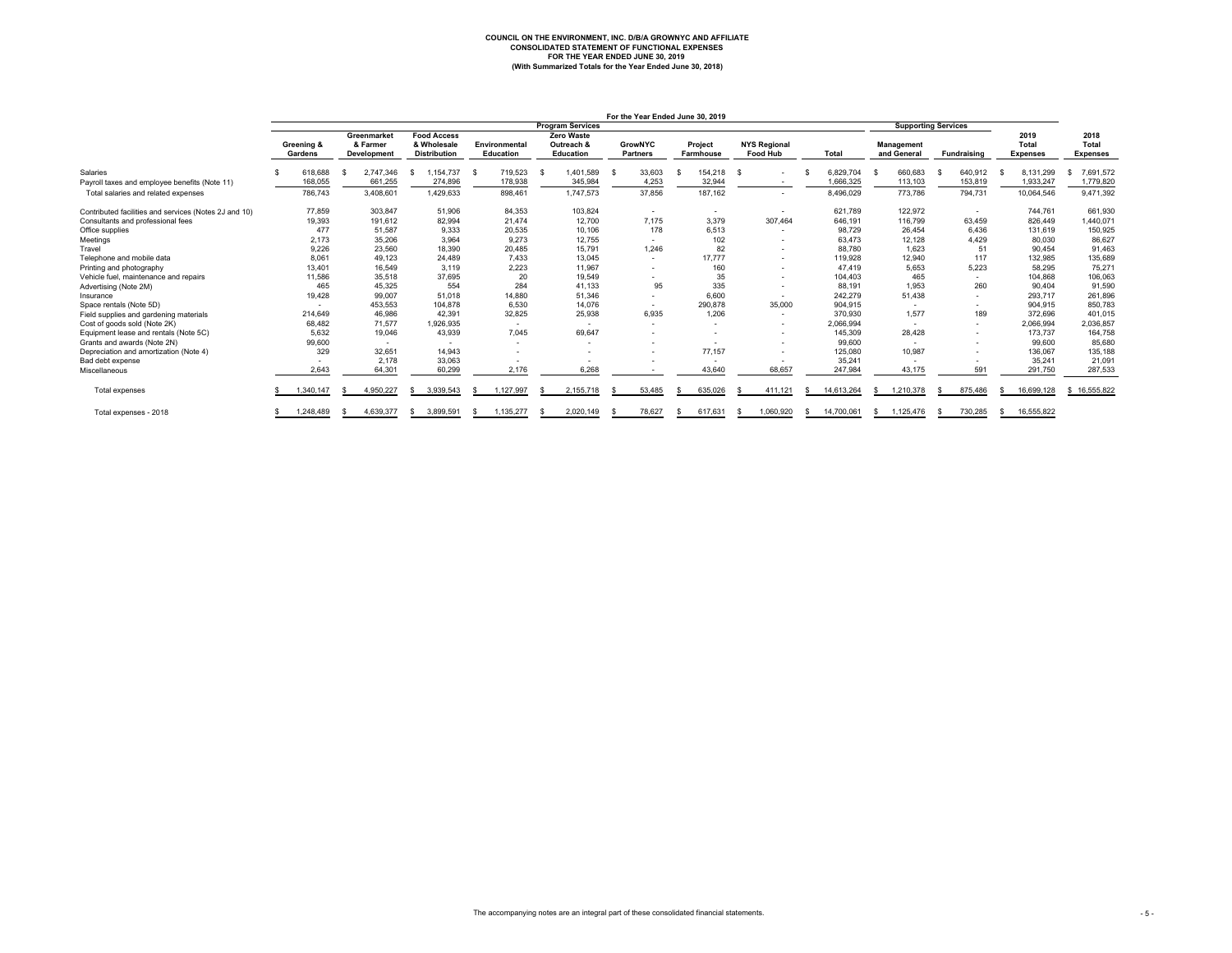## **COUNCIL ON THE ENVIRONMENT, INC. D/B/A GROWNYC AND AFFILIATE CONSOLIDATED STATEMENT OF FUNCTIONAL EXPENSES FOR THE YEAR ENDED JUNE 30, 2018**

|                                                       |                         |          |                                               |                                                          |      |                                   |                                                     |      |                                   | For the Year Ended June 30, 2018 |      |                                        |            |      |                                  |    |                          |                                         |
|-------------------------------------------------------|-------------------------|----------|-----------------------------------------------|----------------------------------------------------------|------|-----------------------------------|-----------------------------------------------------|------|-----------------------------------|----------------------------------|------|----------------------------------------|------------|------|----------------------------------|----|--------------------------|-----------------------------------------|
|                                                       |                         |          |                                               |                                                          |      |                                   | <b>Program Services</b>                             |      |                                   |                                  |      |                                        |            |      | <b>Supporting Services</b>       |    |                          |                                         |
|                                                       | Greening and<br>Gardens |          | Greenmarket<br>& Farmer<br><b>Development</b> | <b>Food Access</b><br>& Wholesale<br><b>Distribution</b> |      | Environmental<br><b>Education</b> | <b>Zero Waste</b><br>Outreach &<br><b>Education</b> |      | <b>GrowNYC</b><br><b>Partners</b> | Project<br><b>Farmhouse</b>      |      | <b>NYS Regional</b><br><b>Food Hub</b> | Total      |      | <b>Management</b><br>and General |    | <b>Fundraising</b>       | 2018<br><b>Total</b><br><b>Expenses</b> |
| <b>Salaries</b>                                       |                         | 569,404  | 2.571.197<br><b>S</b>                         | \$1.123.667                                              | - \$ | 723,340 \$                        | 1.334.519                                           | - \$ | 52.172                            | 147.463                          | - \$ |                                        | 6.521.762  | - \$ | 596.536                          | -9 | 573.274                  | 7,691,572                               |
| Payroll taxes and employee benefits (Note 11)         |                         | 154,476  | 602,621                                       | 269,102                                                  |      | 170,893                           | 302,735                                             |      | 11,441                            | 34,808                           |      |                                        | 1,546,076  |      | 101,891                          |    | 131,853                  | 1,779,820                               |
| Total salaries and related expenses                   |                         | 723,880  | 3,173,818                                     | 1,392,769                                                |      | 894,233                           | 1,637,254                                           |      | 63,613                            | 182,271                          |      | $\overline{\phantom{a}}$               | 8,067,838  |      | 698,427                          |    | 705,127                  | 9,471,392                               |
| Contributed facilities and services (Notes 2J and 10) |                         | 73,368   | 207,900                                       | 99,394                                                   |      | 79,488                            | 97,836                                              |      | $\overline{\phantom{a}}$          |                                  |      |                                        | 557,986    |      | 103,944                          |    |                          | 661,930                                 |
| Consultants and professional fees                     |                         | 25,757   | 153,147                                       | 78,598                                                   |      | 13,340                            | 13,987                                              |      | 5,225                             | 9,028                            |      | 1,021,304                              | 1,320,386  |      | 114,670                          |    | 5,015                    | 1,440,071                               |
| Office supplies                                       |                         | 1,928    | 63,616                                        | 13,793                                                   |      | 4,882                             | 11,993                                              |      | 444                               | 17,650                           |      | 283                                    | 114.589    |      | 35,121                           |    | 1.215                    | 150,925                                 |
| Meetings                                              |                         | 8,888    | 27,753                                        | 2,036                                                    |      | 11,070                            | 13,018                                              |      | 56                                | 260                              |      |                                        | 63,081     |      | 18,707                           |    | 4,839                    | 86,627                                  |
| Travel                                                |                         | 9,392    | 25.395                                        | 17.621                                                   |      | 23,714                            | 13,746                                              |      | 429                               | 16                               |      |                                        | 90,313     |      | 1.052                            |    | 98                       | 91,463                                  |
| Telephone and mobile data                             |                         | 7,192    | 54.674                                        | 24,566                                                   |      | 7,215                             | 12,521                                              |      | $\overline{\phantom{a}}$          | 16,866                           |      | $\overline{\phantom{a}}$               | 123,034    |      | 12,655                           |    |                          | 135,689                                 |
| Printing and photography                              |                         | 3,349    | 35.207                                        | 2,726                                                    |      | 5,684                             | 15,501                                              |      | $\overline{\phantom{a}}$          | 900                              |      | $\overline{\phantom{a}}$               | 63,367     |      | 3,516                            |    | 8,388                    | 75,271                                  |
| Vehicle fuel, maintenance and repairs                 |                         | 14.416   | 29.795                                        | 40,329                                                   |      | 28                                | 18,287                                              |      | $\overline{\phantom{a}}$          |                                  |      |                                        | 102,855    |      | 3.208                            |    | $\overline{\phantom{a}}$ | 106,063                                 |
| Advertising (Note 2M)                                 |                         | 1,322    | 50,997                                        | 1,633                                                    |      | 264                               | 36,098                                              |      | $\overline{\phantom{a}}$          | 259                              |      | $\overline{\phantom{0}}$               | 90,573     |      | 1,017                            |    | $\overline{\phantom{a}}$ | 91,590                                  |
| Insurance                                             |                         | 14,352   | 99,525                                        | 48,846                                                   |      | 14,880                            | 42,417                                              |      | $\overline{\phantom{a}}$          | 5,100                            |      | $\overline{\phantom{a}}$               | 225,120    |      | 36,776                           |    | $\overline{\phantom{a}}$ | 261,896                                 |
| Space rentals (Note 6D)                               |                         |          | 446,349                                       | 112,022                                                  |      | 5.474                             | 15,413                                              |      | $\overline{\phantom{a}}$          | 271.525                          |      | $\overline{\phantom{a}}$               | 850,783    |      | $\overline{\phantom{a}}$         |    | $\overline{\phantom{a}}$ | 850,783                                 |
| Field supplies and gardening materials                |                         | 200.152  | 68.224                                        | 36,559                                                   |      | 64,711                            | 18,359                                              |      | 8.832                             | 3,895                            |      | $\overline{\phantom{a}}$               | 400.732    |      | 26                               |    | 257                      | 401,015                                 |
| Cost of goods sold (Note 2L)                          |                         | 68,482   | 72,397                                        | 1,895,978                                                |      |                                   |                                                     |      |                                   |                                  |      | $\overline{\phantom{0}}$               | 2,036,857  |      |                                  |    | $\overline{\phantom{a}}$ | 2,036,857                               |
| Equipment lease and rentals (Note 6C)                 |                         | 4,645    | 19,975                                        | 34,300                                                   |      | 6,931                             | 67,922                                              |      | 28                                |                                  |      |                                        | 133,801    |      | 28,198                           |    | 2,759                    | 164,758                                 |
| Grants and awards (Note 2N)                           |                         | 85,680   |                                               |                                                          |      | $\overline{\phantom{a}}$          |                                                     |      |                                   |                                  |      | $\overline{\phantom{a}}$               | 85,680     |      |                                  |    | $\overline{\phantom{a}}$ | 85,680                                  |
| Depreciation and amortization (Note 5)                |                         |          | 32,220                                        | 15,539                                                   |      | $\overline{\phantom{a}}$          | $\overline{\phantom{a}}$                            |      | $\overline{\phantom{a}}$          | 77,157                           |      | $\overline{\phantom{0}}$               | 124,916    |      | 10,272                           |    | $\overline{\phantom{a}}$ | 135,188                                 |
| Bad debt expense                                      |                         | 3,300    | 6,835                                         | 10,956                                                   |      |                                   |                                                     |      | $\overline{\phantom{0}}$          |                                  |      |                                        | 21,091     |      | $\overline{\phantom{a}}$         |    |                          | 21,091                                  |
| Miscellaneous                                         |                         | 2,386    | 71,550                                        | 71,926                                                   |      | 3,363                             | 5,797                                               |      | $\overline{\phantom{a}}$          | 32,704                           |      | 39,333                                 | 227,059    |      | 57,887                           |    | 2,587                    | 287,533                                 |
| <b>Total expenses</b>                                 |                         | ,248,489 | 4,639,377<br>-S                               | 3,899,591<br>\$.                                         |      | .135,277                          | 2,020,149                                           |      | 78.627                            | 617,631                          |      | 1,060,920                              | 14,700,061 | -35  | 1,125,476                        | -S | 730.285                  | 16,555,822                              |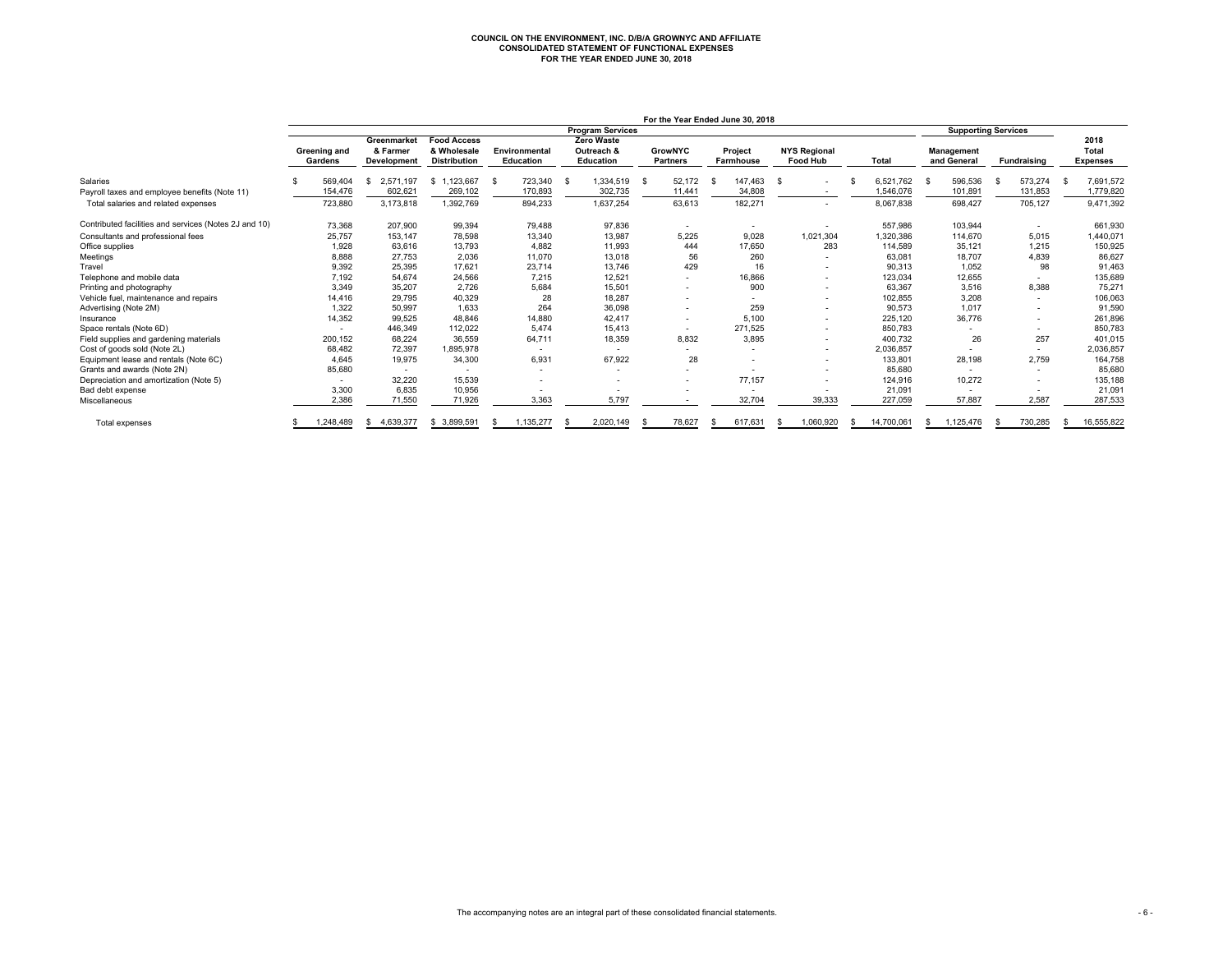#### **COUNCIL ON THE ENVIRONMENT, INC. D/B/A GROWNYC AND AFFILIATE CONSOLIDATED STATEMENTS OF CASH FLOWS FOR THE YEARS ENDED JUNE 30, 2019 AND 2018**

|                                                               | 2019            | 2018            |
|---------------------------------------------------------------|-----------------|-----------------|
| <b>CASH FLOWS FROM OPERATING ACTIVITIES:</b>                  |                 |                 |
| Change in net assets                                          | \$<br>108,342   | \$<br>155,930   |
| Adjustments to reconcile change in net assets to              |                 |                 |
| net cash provided by (used in) operating activities:          |                 |                 |
| Depreciation and amortization                                 | 136,067         | 135,188         |
| Bad debt                                                      | 35,241          | 21,091          |
| Donated stocks                                                |                 | (4,680)         |
| Realized gain on sales of investments                         | (50,067)        | (26, 617)       |
| Unrealized loss on investments                                | 108,686         | 94,516          |
| Subtotal                                                      | 338,269         | 375,428         |
| Changes in operating assets and liabilities:                  |                 |                 |
| Decrease (increase) in assets:                                |                 |                 |
| Government grants receivable                                  | 839,280         | (1,345,718)     |
| Accounts receivable - participant rental fees                 | (35, 365)       | (37,098)        |
| Accounts receivable - sales                                   | 177,863         | (42, 422)       |
| Accounts receivable - other fees                              | 13,989          | 53,385          |
| Contributions receivable                                      | 197,095         | 317,673         |
| Prepaid expenses, deposits and other assets                   | (62, 230)       | 81,474          |
| Increase (decrease) in liabilities:                           |                 |                 |
| Accounts payable and accrued expenses                         | (238, 814)      | (30, 755)       |
| Accrued farmers' token redemption                             | 20,047          | 23,057          |
| Accrued payroll and related expenses                          | 217,568         | (37, 784)       |
| Advance payments                                              | (29, 348)       | 2,625           |
| Government grant advances                                     | 48,785          | (644,044)       |
|                                                               |                 |                 |
| Net Cash Provided by (Used in) Operating Activities           | 1,487,139       | (1, 284, 179)   |
| <b>CASH FLOWS FROM INVESTING ACTIVITIES:</b>                  |                 |                 |
| Purchases of property and equipment                           | (32, 921)       | (48, 562)       |
| Proceeds from sales of investments                            | 400,742         | 395,696         |
| Purchases of investments                                      | (439,336)       | (424,567)       |
|                                                               |                 |                 |
| <b>Net Cash Used in Investing Activities</b>                  | (71, 515)       | (77, 433)       |
| <b>CASH FLOWS FROM FINANCING ACTIVITIES:</b>                  |                 |                 |
| Repayment of notes payable                                    | (1,046,327)     | (40,000)        |
| Repayment of line of credit                                   | (500,000)       | (200,000)       |
| Proceeds from line of credit                                  | 500,000         |                 |
| Proceeds from notes payable                                   | 454,963         | 1,443,728       |
| Net Cash (Used in) Provided by Financing Activities           | (591, 364)      | 1,203,728       |
| NET INCREASE (DECREASE) IN CASH, CASH EQUIVALENTS AND         |                 |                 |
| <b>RESTRICTED CASH</b>                                        | 824,260         | (157, 884)      |
| Cash, cash equivalents and restricted cash- beginning of year | 1,152,270       | 1,310,154       |
|                                                               |                 |                 |
| <b>CASH, CASH EQUIVALENTS AND</b>                             |                 |                 |
| <b>RESTRICTED CASH - END OF YEAR</b>                          | \$<br>1,976,530 | \$<br>1,152,270 |
| <b>Supplemental Disclosure of Cash Flow Information:</b>      |                 |                 |
| Cash paid for interest                                        | \$<br>63,070    | \$<br>39,324    |
| Taxes paid                                                    | \$<br>11,100    | \$              |
|                                                               |                 |                 |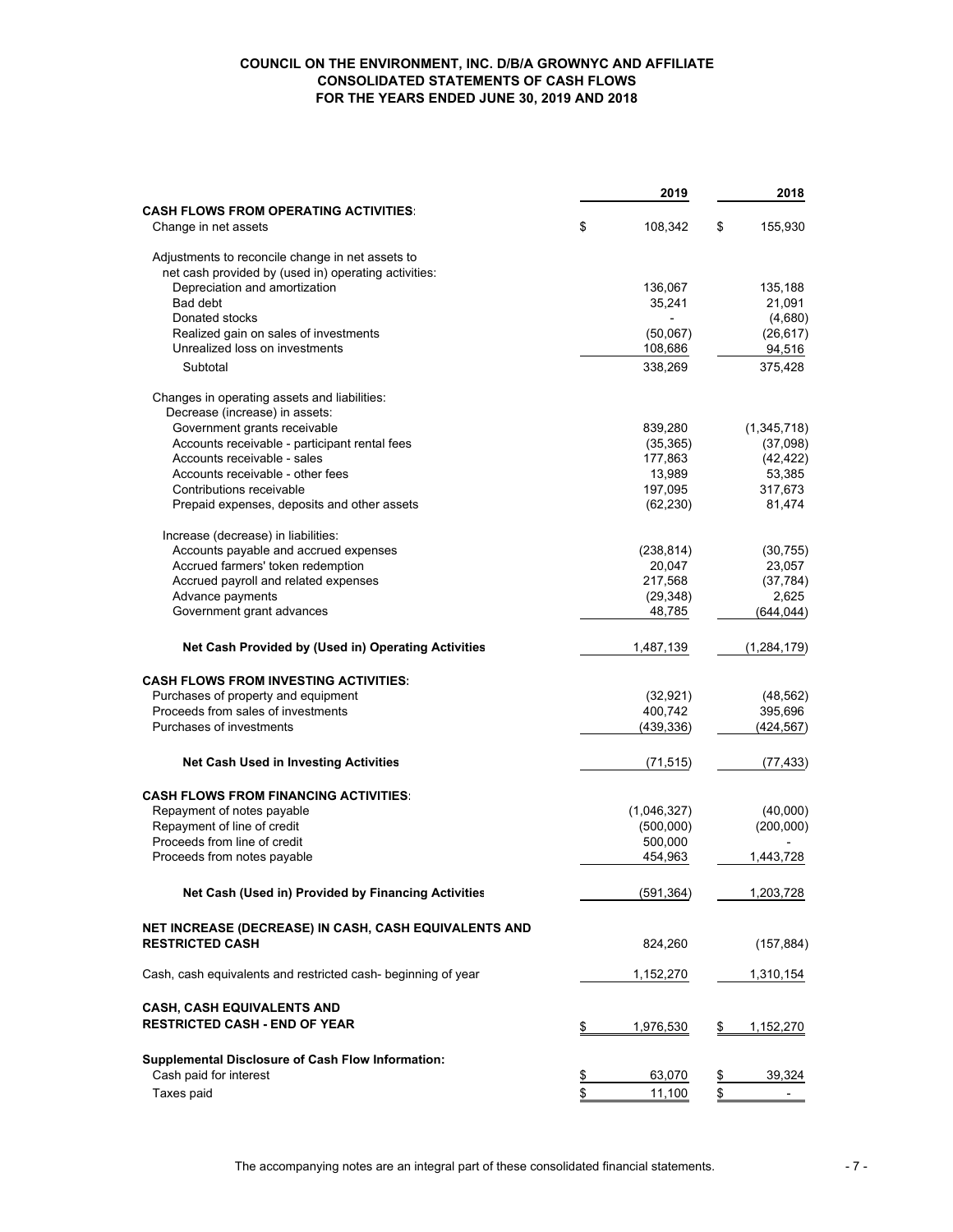#### **NOTE 1 – ORGANIZATION AND NATURE OF ACTIVITIES**

Council on the Environment, Inc. d/b/a GrowNYC improves New York City's quality of life through environmental programs that transform communities, block by block, and empower all New Yorkers to secure a clean and healthy environment for future generations. GrowNYC is supported primarily by government grants, contributions from foundations, individuals and corporations, Greenmarket participant rental fees and sales of wholesale fresh produce. GrowNYC is exempt from federal income tax as a not-for-profit organization under Section 501(c)(3) of the Internal Revenue Code and has been classified as an organization that is not a private foundation under Section 509(a).

New York State Regional Food Hub LLC is a limited liability company. GrowNYC is the sole member of the LLC. The LLC was incorporated in October 2011 and started operations in fiscal year 2017. The LLC was formed for the purpose of building and operating a warehouse facility which will serve as a wholesale food distribution hub for small- and mid-sized farms in New York State.

The Organization achieves its mission through the following projects and programs:

- **Greening & Gardens**, which creates, rejuvenates, and provides substantial material and technical assistance to several new community gardens each year in addition to helping more than 100 gardens created in prior years; builds rainwater harvesting systems and promotes best practices in green infrastructure through workshops and collaborative installations; operates a substantial teaching garden on Governors Island; and inspires, promotes, and facilitates the creation of sustainable gardens in public schools through mini-grants and technical assistance provided by the Grow to Learn Program;
- **Greenmarket & Farmer Development**, which provides regional, small family farmers the opportunity to sell their fruits, vegetables, and other farm products to New Yorkers by operating more than 50 farmers' markets throughout the city, and helps both experienced and beginning farmers increase long-term viability through the FARMroots Program;
- **Food Access & Wholesale Distribution**, which expands wholesale distribution options for small and midsize farmers through the Greenmarket Co. food distribution hub, and leverages wholesale distribution channels to improve food access opportunities in underserved communities through the Fresh Food Box Program and youth-operated urban farm stands known as Youth Markets;
- **Environmental Education**, which offers meaningful hands-on projects in the areas of conservation, alternative energy, school recycling, and more to NYC public school students at all grade levels; promotes a good food / good health community outreach model by and for teens in underserved communities through the Learn It, Grow It, Eat It Program; and helps young people to learn where their food comes from, who grows it, and what is good for their bodies and the environment;
- **Zero Waste Outreach and Education**, which promotes recycling and waste prevention for tenants, building personnel, citizens, and students through a variety of reduce/reuse/recycle opportunities and workshops.
- **GrowNYC Partners**, which provides professional consulting services to bring food, farming, gardening, green infrastructure, recycling, and waste prevention projects to fruition on behalf of a diverse list of clients including businesses, individuals, foundations, and government agencies.
- **Project Farmhouse**, which allows all New Yorkers to explore environmental issues through the lens of food, horticulture, arts, recycling, cooking, and community education. Located at 76 East 13<sup>th</sup> Street in Manhattan, Project Farmhouse is a state-of-the-art sustainability and education center, and a home for dynamic programming.
- **New York State Regional Food Hub**, which will establish a wholesale food distribution hub to serve smallto mid-sized farms in New York State through the construction of a warehouse facility in the Hunts Point section of the Bronx. The facility will include approximately 75,000 square feet of refrigerated/freezer and food processing space. This will serve as a new home for the Organization's extant wholesale distribution program Greenmarket Co. in addition to other tenants. The total estimated project cost is \$30 million including pre-construction soft costs, which commenced during FY17. The current project timeline anticipates ground-breaking in May 2020 followed by 15 months of construction. The facility is expected to begin operations in 2021.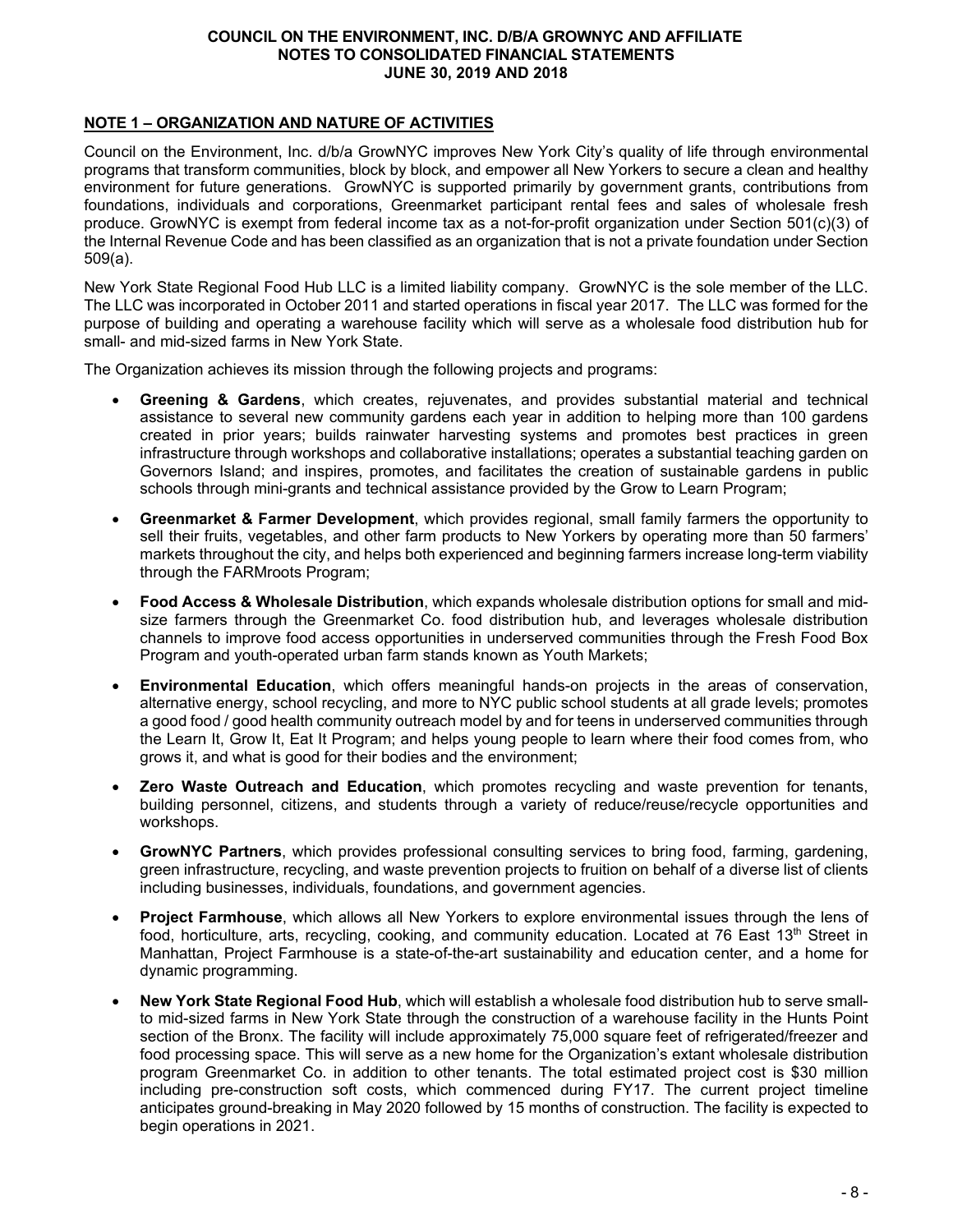#### **NOTE 2 – SUMMARY OF SIGNIFICANT ACCOUNTING POLICIES**

#### A. *Basis of Accounting, Use of Estimates, and Principles of Consolidation*

The Organization's consolidated financial statements have been prepared on the accrual basis of accounting. The preparation of consolidated financial statements in conformity with accounting principles generally accepted in the United States of America ("U.S. GAAP") requires management to make estimates and assumptions that affect certain reported amounts of assets and liabilities and disclosures of contingent assets and liabilities at the date of the consolidated financial statements, and the reported amounts of revenue and expenses during the reporting period. Accordingly, actual results could differ from those estimates.

The consolidated financial statements of Council on the Environment, Inc. d/b/a GrowNYC and New York State Regional Food Hub LLC (collectively the "Organization") have been prepared by consolidating the financial statements of Council on the Environment, Inc. d/b/a GrowNYC ("GrowNYC") and New York State Regional Food Hub LLC (the "LLC" or the "Affiliate"). All intercompany transactions and balances have been eliminated in the consolidation. See pages 19-20 for consolidating statements.

#### B. *Cash and Cash Equivalents*

The Organization considers all highly liquid instruments with maturities of three months or less when acquired to be cash equivalents, with the exception of those short-term investments managed by the Organization's investment manager for long-term investment purposes.

#### C. *Investments and Fair Value Measurements*

Investments are reported at fair value based upon quoted market value or readily available pricing resources. Securities transactions are recorded on a trade-date basis. Realized gains and losses on sales of investments are determined on a specific identification basis and are included in investment activity in the consolidated statements of activities. Interest income is recognized when earned and dividends are recorded on the ex-dividend date.

Fair value measurements are based on the price that would be received to sell an asset or paid to transfer a liability in an orderly transaction between market participants at the measurement date. In order to increase consistency and comparability in fair value measurements, a fair value hierarchy prioritizes observable and unobservable inputs used to measure fair value into three levels, as described in Note 4.

#### D. *Allowance for Uncollectible Accounts Receivable*

The Organization determines whether an allowance for uncollectible balances should be provided for accounts receivable. Such estimates are based on management's assessment of the likelihood of collection, including consideration of how long the receivable has been outstanding, creditworthiness of the debtor, current economic conditions and historical information.

The allowance for uncollectible accounts receivable consisted of the following as of June 30:

|                                                                                                                  |   | 2019                     | 2018                     |
|------------------------------------------------------------------------------------------------------------------|---|--------------------------|--------------------------|
| Accounts receivable – participant rental fees<br>Accounts receivable – sales<br>Accounts receivable – other fees | S | 5.557<br>15.518<br>6.626 | 2.291<br>17.832<br>5,400 |
| Total allowance for uncollectible receivables                                                                    |   | 27.701                   | 25.523                   |

#### E. *Contributions Receivable*

Contributions are recognized when the donor makes an unconditional promise to give. All contributions are considered to be available for general purposes unless specifically restricted by the donor. All other donorrestricted contributions are reported as increases in net assets with donor restrictions, depending on the nature of the restrictions. Conditional promises to give are recognized when the conditions on which they depend are substantially met. Unless material, the Organization does not discount to present value, contributions to be received after more than one year.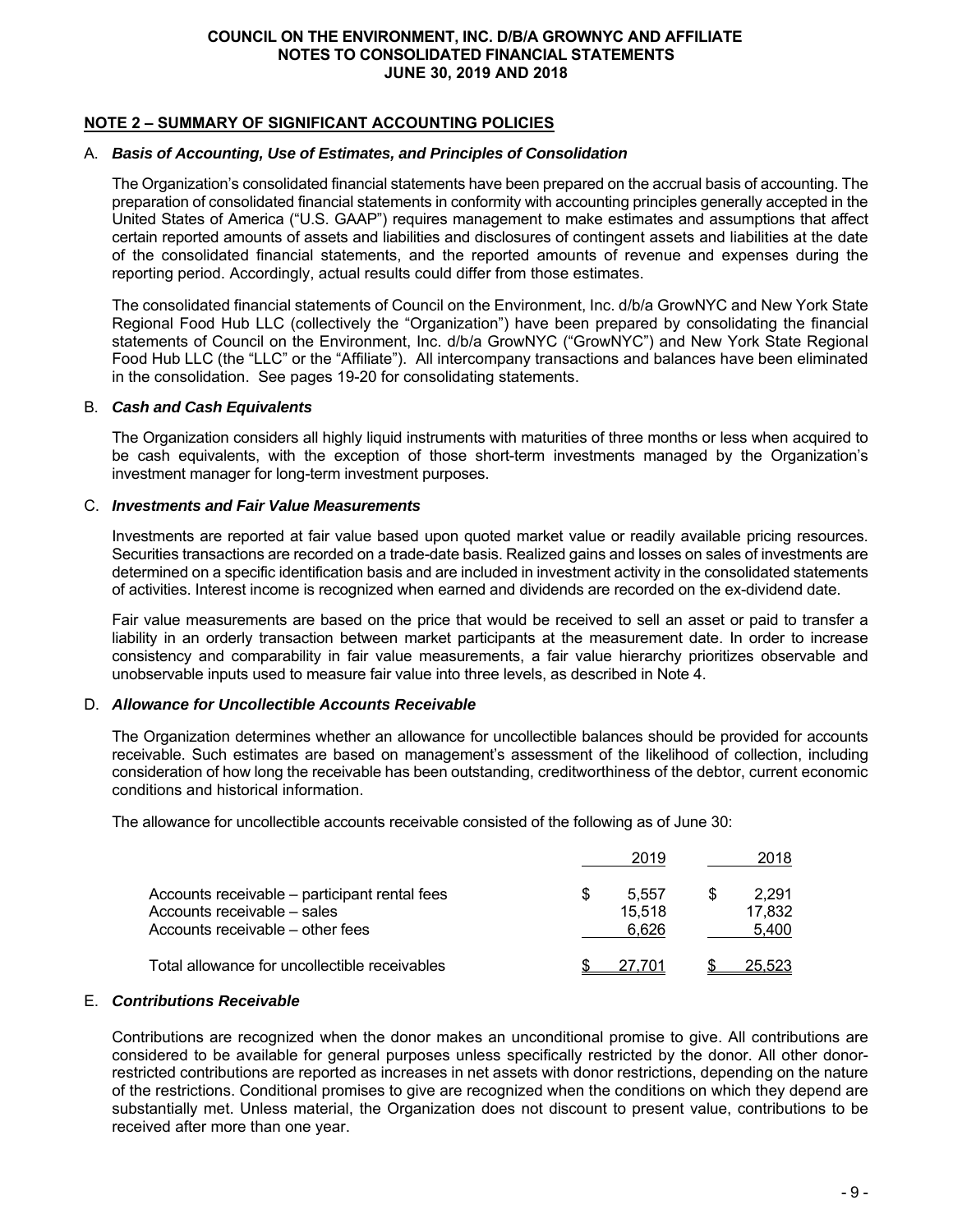#### **NOTE 2 – SUMMARY OF SIGNIFICANT ACCOUNTING POLICIES (Continued)**

Contributions receivable are scheduled to be received as follows, as of June 30:

|                                                                     | 2019               | 2018              |
|---------------------------------------------------------------------|--------------------|-------------------|
| Amount due in less than one year<br>Amount due in one to five years | 113.649<br>102.500 | 363.244<br>50,000 |
|                                                                     | 216.149            | 413.244           |

#### F. *Property and Equipment*

Property and equipment are stated at cost less accumulated depreciation and amortization. These amounts do not purport to represent replacement or realizable value. The Organization capitalizes certain property and equipment with a useful life of more than one year and a cost of at least \$1,000. Depreciation is provided on a straight-line basis over the estimated useful lives of the assets. Office space is donated to the Organization by the City of New York for an indefinite time period. Therefore, leasehold improvements are amortized on a straight-line basis over their estimated useful lives. The Organization retains assets purchased with grantor restricted funds, unless the grantor requests that such equipment be returned. Purchases of property and equipment reimbursed by governmental funding sources, and for which the contractual agreement specifies that title to these assets rests with the governmental funding sources, are expensed.

#### G. *Accrued Farmers' Token Redemption*

As part of the Greenmarket Program, farmers collect tokens from consumers who have exchanged either supplemental nutrition assistance program ("SNAP") benefit dollars or credit/debit as payment for produce. The Organization records a liability for tokens that have yet to be redeemed by the farmers. In connection with this liability, the Organization maintains the funds in a separate cash account. These funds are restricted to pay out tokens to farmers that have yet to be redeemed. These funds are to be used to pay out the tokens and amounted to \$324,849 and \$304,802 for the years ended June 30, 2019 and 2018, respectively.

#### H. *Basis of Presentation*

The Organization maintains its net assets under the following classes:

- a) Without donor restrictions includes the net assets that do not have donor-imposed restrictions. The Organization's net assets without donor restrictions have been further classified as follows:
	- Operations represents net assets without donor restrictions whose use is available for daily operations.
	- Net investment in property and equipment this represents the net book value of property and equipment less any liabilities related to those assets.
	- Board designated investment fund the Board designated investment fund consists of net assets whose use has been designated by the Board for investment and other purposes.
	- Board designated operating reserve fund represents net assets without donor restrictions designated by the Board for the general purpose of helping to ensure the long-term financial stability of the Organization and position it to respond to varying economic conditions and changes affecting the Organization's financial position and its ability to carry out its mission continuously.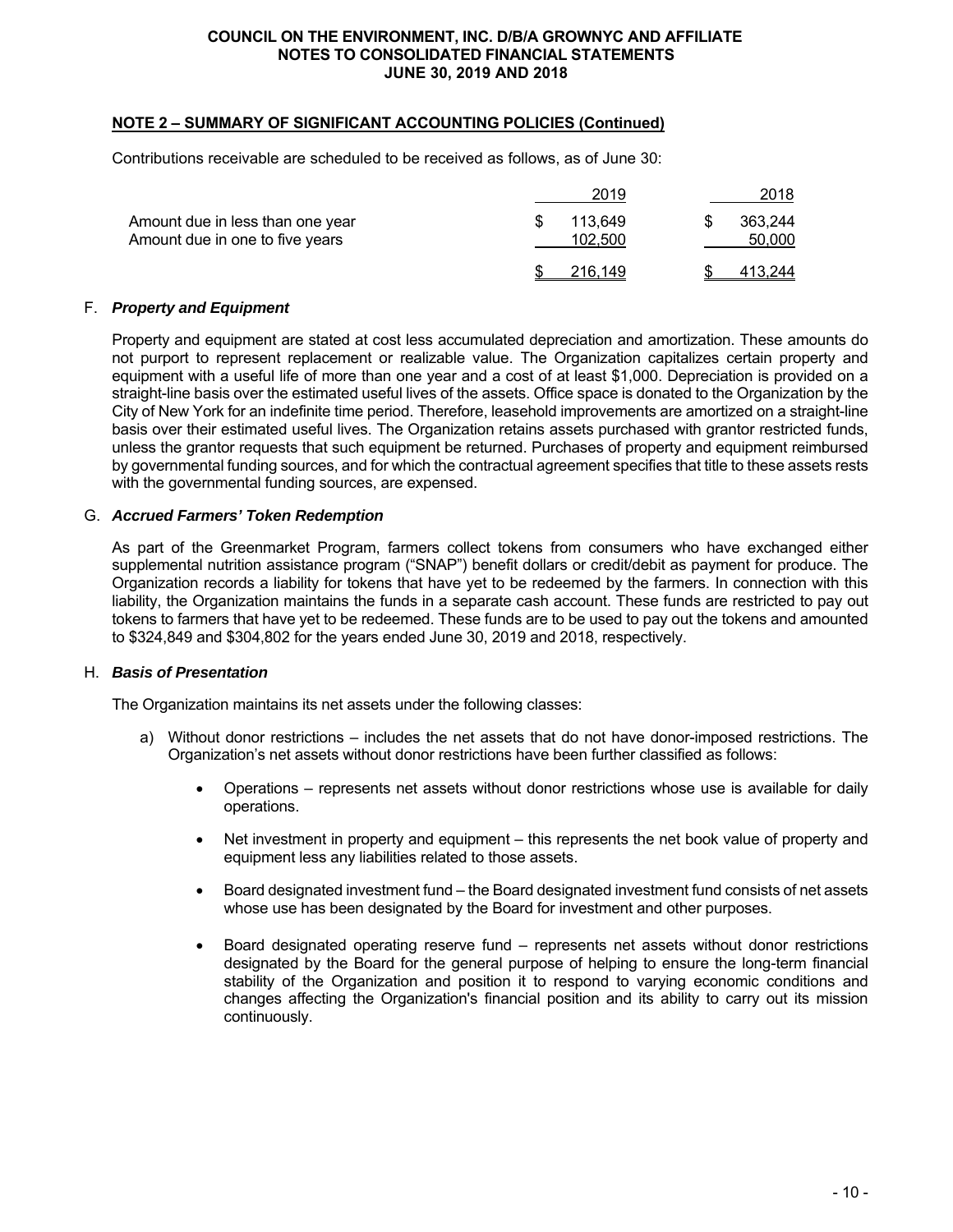#### **NOTE 2 – SUMMARY OF SIGNIFICANT ACCOUNTING POLICIES (Continued)**

b) With donor restrictions – includes gifts of cash and other assets received with donor stipulations that limit the use of donated assets. When a donor restriction expires or the purpose of the restriction is accomplished, net assets with donor restrictions are reclassified to net assets without donor restrictions and reported in the accompanying consolidated statements of activities as net assets released from restrictions. The Organization did not have any net assets maintained in perpetuity by the Organization as of June 30, 2019 and 2018.

#### I. *Government Grants*

Revenues from government grants are recognized when reimbursable expenses are incurred under the terms of the grant. Government grants receivable is recorded when expenses incurred under the terms of the grant exceed cash received. Advances received from government agencies in excess of expenditures incurred for a grant still in progress are reported as government grant advances.

#### J. *Contributed Facilities, Services and Assets*

The value of contributed facilities and services are reported as in-kind contributions and expenses in the accompanying consolidated statements of activities. Contributed facilities include office space donated by the City of New York and estimated fair value assessments of contributed facilities are performed every three years. Changes to the fair value in the interim years are not anticipated to be material to the consolidated financial statements. Contributed services are recognized in the consolidated financial statements if the services enhance or create nonfinancial assets or require specialized skills, are provided by individuals possessing those skills and would typically need to be purchased if not provided by donation. The Organization records contributed services at their fair value on the date received. Contributed assets are recognized at fair value on the date of the receipt.

#### K. *Participant Rental Fees, Sales and Other Fees*

Revenues from Greenmarket participant (farmer/producer) rental fees are based on signed contracts, renewed annually. Sales revenue includes sales of regional fresh produce and grains through the Food Access & Wholesale Distribution Program, as well as the annual plant sale to community gardens through the Greening & Gardens Program. Other fees include consulting services as well as rental of Project Farmhouse. Advance payments represent fees received in advance for the Greenmarket Program applicable to the next fiscal year.

#### L. *Functional Allocation of Expenses*

The costs of providing the various programs and other activities have been summarized on a functional basis. Accordingly, certain costs have been allocated among the programs and supporting services benefited.

The consolidated financial statements report certain categories of expenses that are attributed to more than one program or supporting function. Therefore, expenses require allocation on a reasonable basis that is consistently applied. The expenses that are allocated include occupancy, depreciation, and amortization, which are allocated on a square footage basis, as well as salaries and wages, benefits, payroll taxes, professional services, office expenses, information technology, interest, insurance, and other, which are allocated on the basis of estimates of time and effort.

#### M. *Advertising Costs*

Advertising costs are expensed as incurred.

#### N. *Grants and Awards*

Grants and awards are expensed in the year awarded. Grants awarded but unpaid at year-end are reported as grants payable in the consolidated statements of financial position.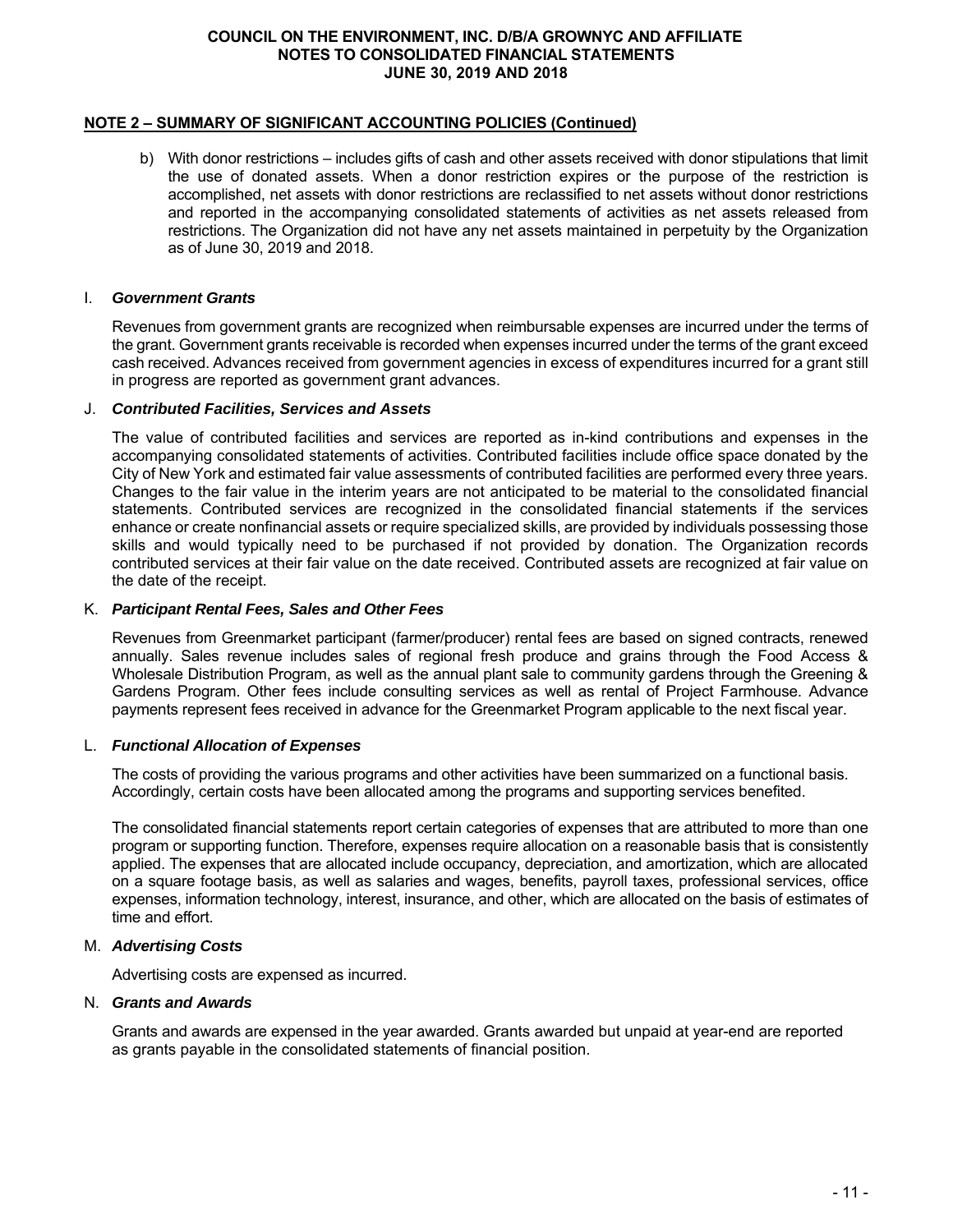#### **NOTE 2 – SUMMARY OF SIGNIFICANT ACCOUNTING POLICIES (Continued)**

#### O. *Change in Accounting Principle*

Financial Accounting Standards Board ("FASB") Accounting Standards Update ("ASU") 2016-14, *Not-for-Profit Entities* (Topic 958) – *Presentation of Financial Statements of Not-for-Profit Entities* and ASU 2016-18, *Statement of Cash Flows* (Topic 230) – *Restricted Cash*. ASU 2016-14 addresses the complexity and understandability of net asset classification, deficiencies in information about liquidity and availability of resources, and the lack of consistency in the type of information provided about expenses. ASU 2016-14 was adopted by the Organization for the year ended June 30, 2019. Financial statements for the year ended June 30, 2018 were restated to conform to the current year presentation. ASU 2016-18 requires that restricted cash be included with beginning and ending cash and cash equivalents on the accompanying consolidated statement of cash flows. These changes had no impact on the change in net assets for the year ended June 30, 2018. Specifically, ASU 2016-14 resulted in renaming amounts previously reported as unrestricted net assets as net assets without donor restrictions and temporarily restricted and permanently restricted net assets as net assets with donor restrictions. In addition, required disclosures on liquidity and availability of resources were provided for the current year in Note 3.

#### **NOTE 3 – LIQUIDITY AND AVAILABILITY**

The Organization regularly monitors liquidity required to meet its operating needs and other contractual commitments. In addition to financial assets available to meet general expenditures over the next 12 months, the Organization strives to operate with a balanced budget and anticipates collecting sufficient revenue to cover general expenditures not covered by donor-restricted resources.

As of June 30, 2019, the financial assets available to meet general expenditures over the next 12 months were as follows:

| Cash and cash equivalents                                   | \$1,651,681 |
|-------------------------------------------------------------|-------------|
| Government grants receivable                                | 3,352,370   |
| Accounts receivable                                         | 639,094     |
| Contributions receivable                                    | 216.149     |
| Less: Contributions receivable due within one to five years | (102, 500)  |
|                                                             | 5.756.794   |

#### **NOTE 4 – INVESTMENTS AND FAIR VALUE MEASUREMENTS**

Investments consisted of the following as of June 30:

|                           | 2019      | 2018      |
|---------------------------|-----------|-----------|
| Corporate stocks          | 1,232,158 | 1,031,764 |
| Corporate bonds           | 481.548   | 668.892   |
| Money market mutual funds | 412.850   | 445,925   |
| Total investments         | 2.126.556 | 2.146.581 |

Investments are subject to market volatility that could substantially change their value in the near term.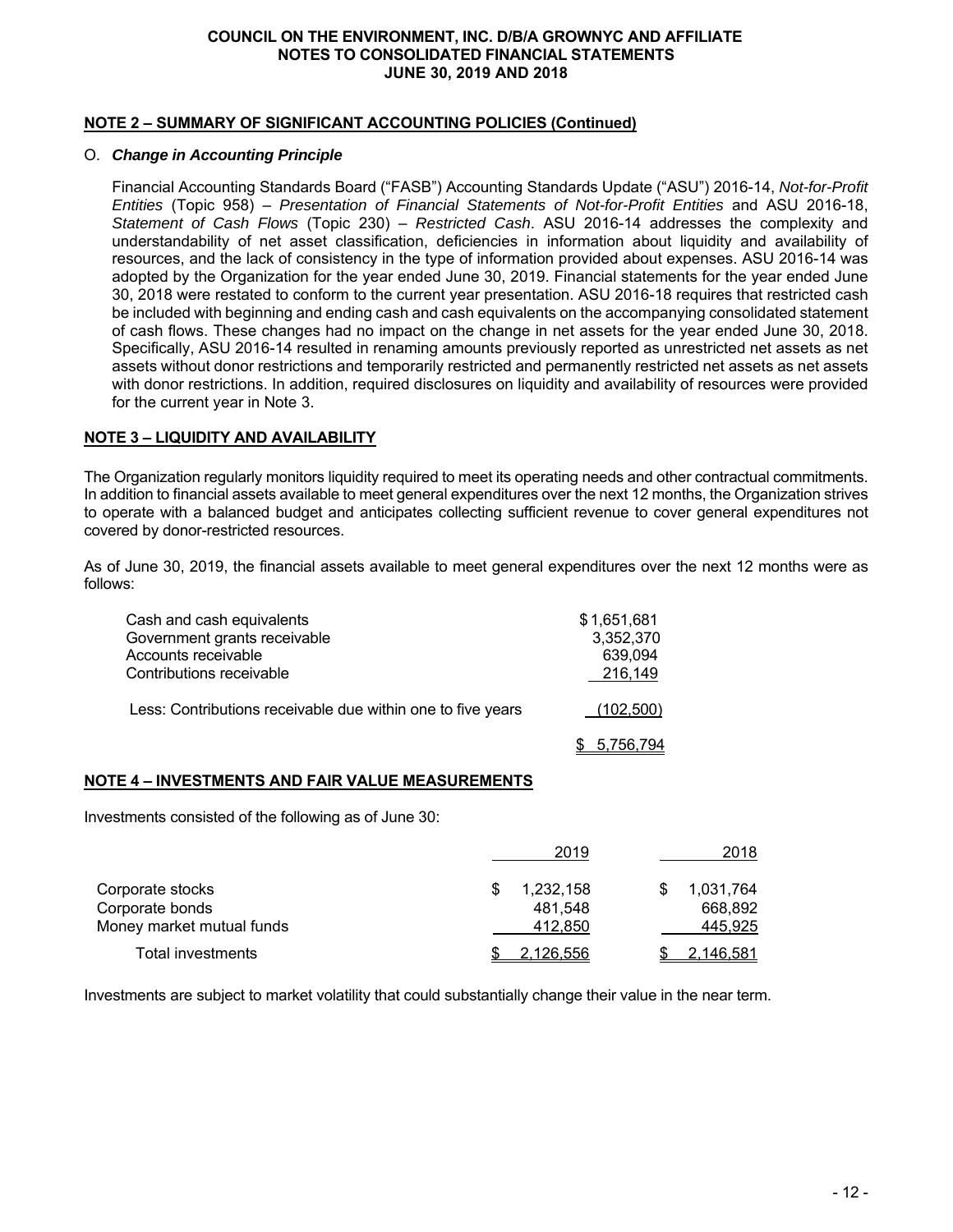#### **NOTE 4 – INVESTMENTS AND FAIR VALUE MEASUREMENTS (Continued)**

Investment activity, net included the following for the years ended June 30:

|                                        | 2019       | 2018      |
|----------------------------------------|------------|-----------|
| Interest and dividends                 | 47.241     | 44,417    |
| Realized gains on sales of investments | 50.067     | 26,617    |
| Unrealized loss on investments         | (108, 686) | (94, 516) |
| Investment fees                        | (8.521)    | (15,667)  |
| Total investment activity, net         | 19.8991    | (39.149)  |

Financial Accounting Standards Board ("FASB") Accounting Standards Codification ("ASC") Topic 820, "Fair Value Measurements," provides the framework for measuring fair value. That framework provides a fair value hierarchy that prioritizes the inputs to valuation techniques used to measure fair value. The hierarchy gives the highest priority to unadjusted quoted prices in active markets for identical assets or liabilities (Level 1 measurements) and the lowest priority to unobservable inputs (Level 3 measurements).

The three levels of the fair value hierarchy under FASB ASC 820 are described as follows:

Level 1: Valuations based on quoted prices (unadjusted) in an active market that are accessible at the measurement date for identical assets or liabilities.

Level 2: Valuations based on observable inputs other than Level 1 prices such as quoted prices for similar assets or liabilities; quoted prices in inactive markets; or model-derived valuations in which all significant inputs are observable or can be derived principally from or corroborated with observable market data.

Level 3: Valuations based on unobservable inputs are used when little or no market data is available.

An asset's or liability's fair value measurement level within the fair value hierarchy is based on the lowest level of any input that is significant to the fair value measurement. The valuation techniques used should maximize the use of observable inputs and minimize the use of unobservable inputs.

All assets carried at fair value have been valued using a market approach. There were no changes in the valuation techniques during the current year. The Organization uses third party pricing information without adjustment.

Following is a description of the valuation methodologies used for assets measured at fair value.

#### **Corporate Stocks and Money Market Mutual Funds:**

Valued at the closing price reported on the active market on which the individual securities are traded (Level 1).

#### **Corporate Bonds:**

Corporate bonds are designated as Level 2 instruments and valuations are obtained from readily-available pricing sources for comparable instruments (credit risk/grade, maturities, etc.).

The preceding methods described may produce a fair value calculation that may not be indicative of net realizable value or reflective of future fair values. Furthermore, although the Organization believes its valuation methods are appropriate and consistent with other market participants, the use of different methodologies or assumptions to determine the fair value of certain financial instruments could result in a different fair value measurement at the reporting date.

The Organization's policy is to recognize transfers in and transfers out between fair value levels as of the beginning of the period in which the transfer takes place. During the years ended June 30, 2019 and 2018, no such transfers between fair value levels occurred.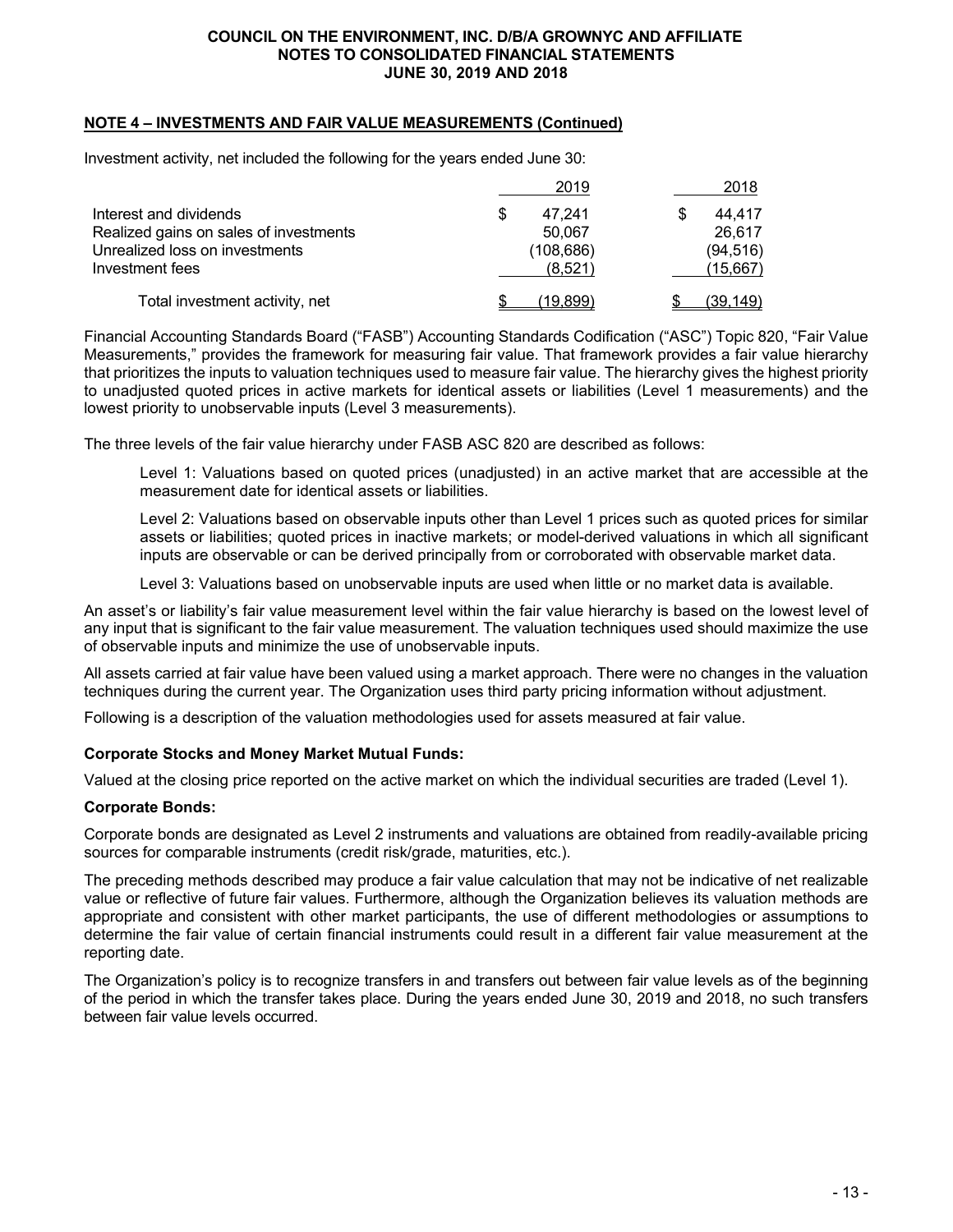#### **NOTE 4 – INVESTMENTS AND FAIR VALUE MEASUREMENTS (Continued)**

The following table presents the Organization's assets that are measured at fair value for each level at June 30, 2019:

|                           | Level 1                  | Level 2                        | Total            |
|---------------------------|--------------------------|--------------------------------|------------------|
| Corporate stocks          | 1,232,158<br>\$.         | \$<br>$\overline{\phantom{0}}$ | 1,232,158        |
| Money market mutual funds | 412.850                  | -                              | 412.850          |
| Corporate bonds           | $\overline{\phantom{0}}$ | 481.548                        | 481.548          |
| Assets at Fair Value      | <u>1,645,008</u>         | 481,548                        | <u>2,126,556</u> |

The following table presents the Organization's assets that are measured at fair value for each level at June 30, 2018:

|                           | Level 1   | Level 2                         | Total            |
|---------------------------|-----------|---------------------------------|------------------|
| Corporate stocks          | 1,031,764 | \$.<br>$\overline{\phantom{0}}$ | 1,031,764        |
| Money market mutual funds | 445.925   | ۰                               | 445,925          |
| Corporate bonds           | -         | 668.892                         | 668,892          |
| Assets at Fair Value      | .477.689  | 668.892                         | <u>2,146,581</u> |

#### **NOTE 5 – PROPERTY AND EQUIPMENT**

Property and equipment consisted of the following as of June 30:

|                                                                      | 2019                                |   | 2018                          | Estimated<br>Useful Lives         |
|----------------------------------------------------------------------|-------------------------------------|---|-------------------------------|-----------------------------------|
| Furniture and equipment<br><b>Vehicles</b><br>Leasehold improvements | \$<br>323,475<br>279,733<br>756,913 | S | 726,102<br>353,701<br>796,551 | 3-5 years<br>10 years<br>15 years |
| Total cost                                                           | 1,360,121                           |   | 1,876,354                     |                                   |
| Less: accumulated depreciation<br>and amortization                   | (403,940)                           |   | (817,027)                     |                                   |
| Net book value                                                       | 956,181                             |   | 1,059,327                     |                                   |

Depreciation and amortization expense amounted to \$136,067 and \$135,188 for the years ended June 30, 2019 and 2018, respectively. Disposal of fully depreciated assets amounted to \$549,154 for the year ended June 30, 2019.

#### **NOTE 6 – COMMITMENTS AND CONTINGENCIES**

#### A. *Contingencies for Future Audits by Governmental Funding Sources*

Pursuant to the Organization's contractual relationships with certain governmental funding sources, governmental agencies have the right to examine the Organization's books and records involving transactions relating to these contracts. The accompanying consolidated financial statements make no provision for possible disallowances.

#### B. *Uncertainty in Income Taxes*

The Organization believes it has no uncertain income tax positions as of June 30, 2019 and 2018, in accordance with FASB ASC Topic 740 ("Income Taxes"), which provides standards for establishing and classifying any tax provisions for uncertain tax positions.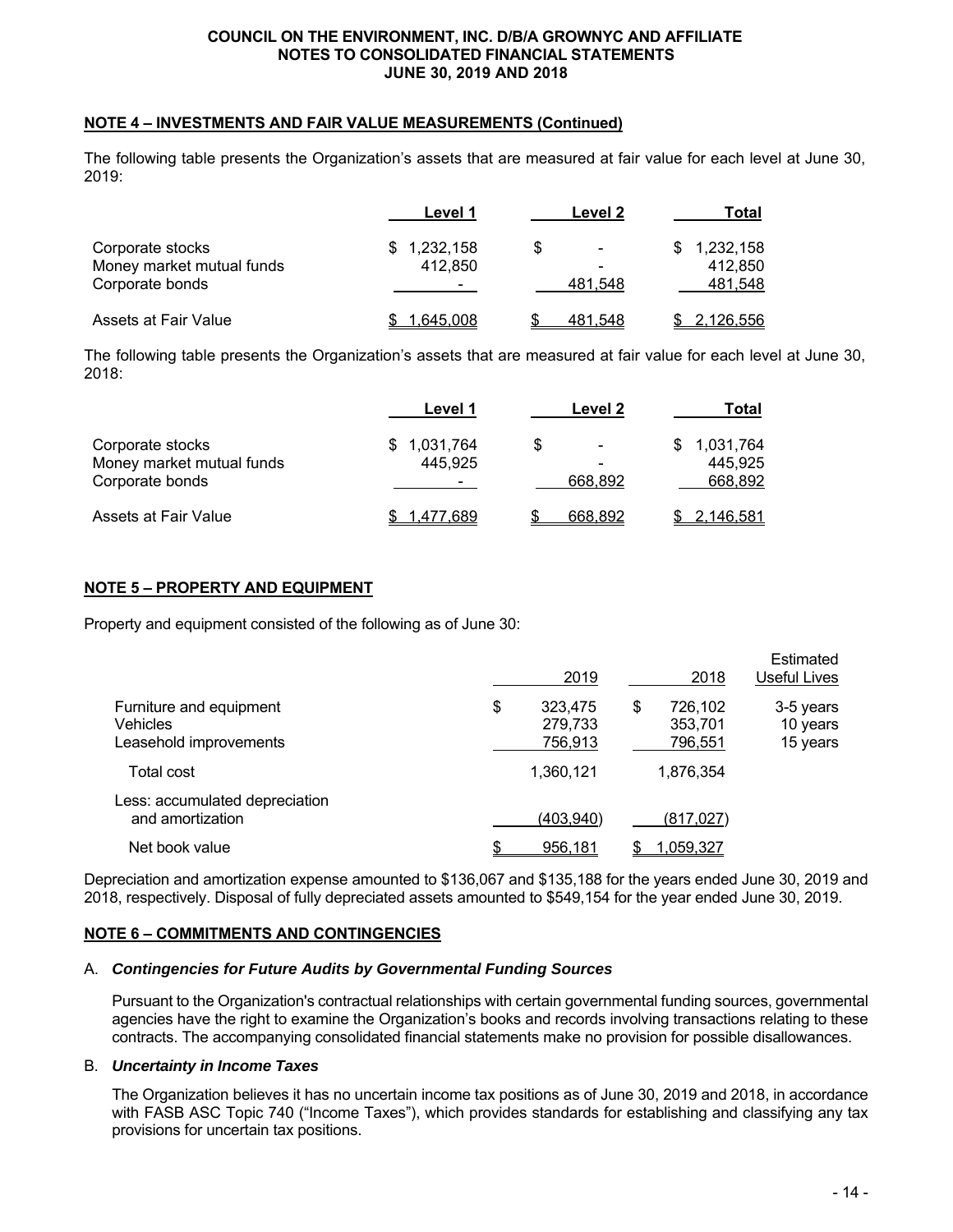#### **NOTE 6 – COMMITMENTS AND CONTINGENCIES (Continued)**

#### C. *Lease Commitments*

The Organization has entered into equipment leases with various expiration dates through 2022. Approximate future minimum payments under these leases for each of the fiscal years subsequent to June 30, 2019 are as follows:

| 2020 | S | 64,632  |
|------|---|---------|
| 2021 |   | 54,215  |
| 2022 |   | 13.381  |
|      |   | 132,228 |

Equipment rental expense amounted to \$64,632 for each of the years ended June 30, 2019 and 2018.

#### D. *Space Rental*

The Organization pays license and permit fees for use of City property in the operation of Greenmarkets and Youthmarkets. In addition, the Organization has entered into lease agreements for warehouse space for operation of the Greenmarket Co. food distribution hub and for Project Farmhouse.

Approximate future minimum payments under these leases for each of the five fiscal years subsequent to June 30, 2019 and thereafter, are as follows

| 2020       | \$<br>271,000 |
|------------|---------------|
| 2021       | 203,000       |
| 2022       | 210,000       |
| 2023       | 217,000       |
| 2024       | 224,000       |
| Thereafter | 589,750       |
|            | 1,714,750     |

Space rental expense amounted to \$904,915 and \$850,783, respectively, for the years ended June 30, 2019 and 2018.

#### **NOTE 7 – NOTES PAYABLE AND LINE OF CREDIT**

A. During the year ended June 30, 2016, the Organization received an additional \$375,000 commitment from a foundation through the foundation's Working Capital Program (the "Program") for the Greenmarket Co. food distribution hub. The Program is structured such that the Organization receives an \$85,000 grant and a \$40,000 interest-free loan each year for three years. The loan is not collateralized and is to be repaid in annual installments of \$40,000 each in 2018, 2019, and 2020. The balance of the note was \$40,000 and \$80,000 as of June 30, 2019 and 2018, respectively.

On December 4, 2017, the Organization signed a promissory note with a ceiling of up to \$2,000,000, which is secured by the assets of the Organization and is intended to serve as bridge financing while the Organization awaits reimbursement from government grants supporting NYS Regional Food Hub pre-construction soft costs. Interest is at the Prime Rate minus fifty (50) basis points, which was 5.00% as of June 30, 2019. As of June 30, 2019 and 2018, there was \$892,364 and \$1,443,728 borrowed, respectively. Interest only payments are due each quarter commencing April 1, 2018. All outstanding principal and interest must be repaid in full on December 1, 2020. The Organization must comply with certain financial covenants, which it has done.

B. The Organization had a \$1,250,000 line of credit for working capital which is secured by the assets of the Organization. Interest was at LIBOR plus 3.900%. The line of credit expired in July 2017 and was not renewed. It was refinanced by a promissory note dated on July 12, 2017. As of June 30, 2019 and 2018, there was \$0 outstanding borrowings on the line of credit.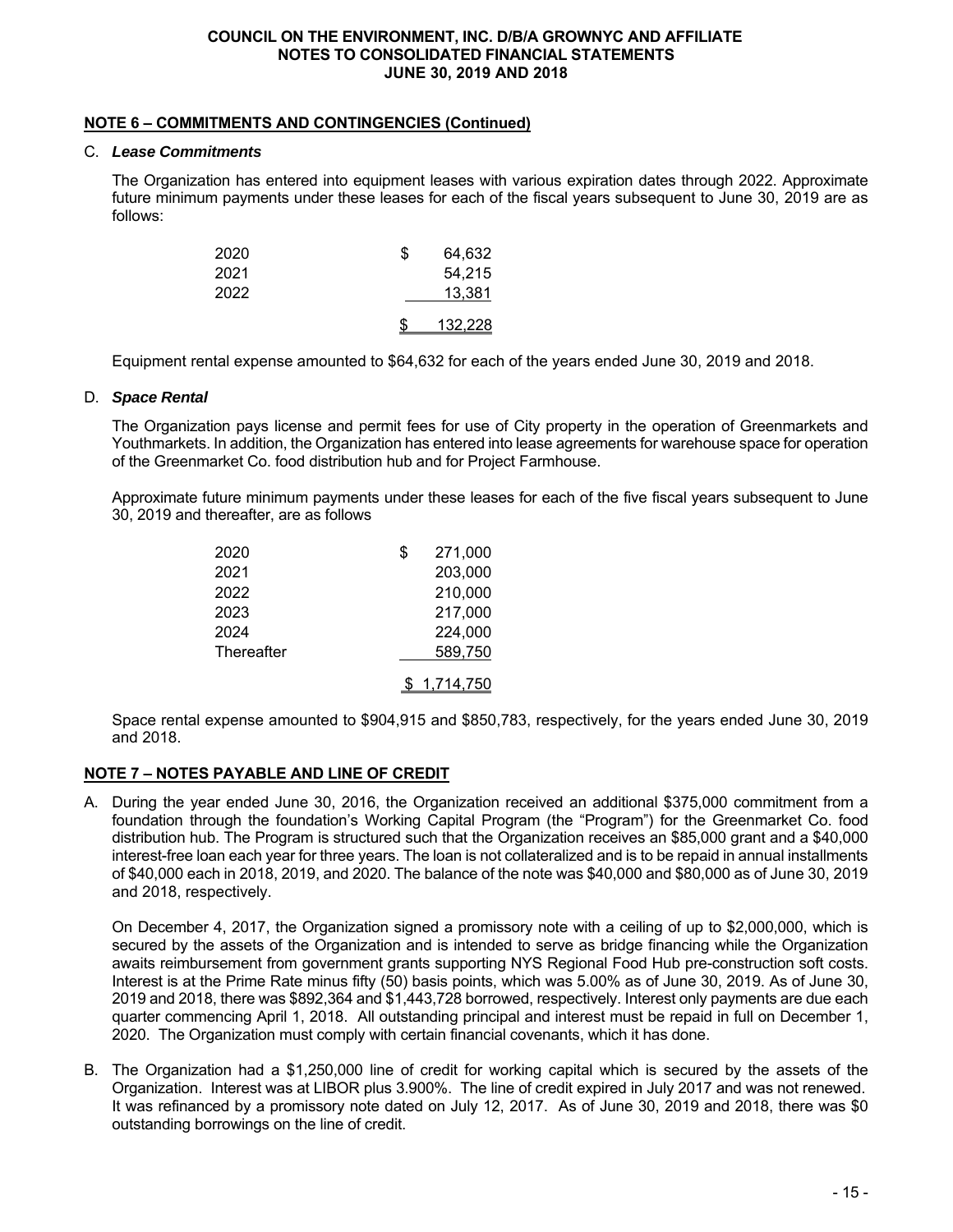#### **NOTE 7 – NOTES PAYABLE AND LINE OF CREDIT (Continued)**

On July 12, 2017, the Organization received an unsecured promissory note from an institution to refinance the existing line of credit. The Organization can borrow up to \$1,250,000. Any amount outstanding was due on July 1, 2019. The interest rate is the Prime Rate minus fifty (50) basis points. There were no outstanding borrowings as of June 30, 2019. As of December 18, 2019, there were no outstanding borrowings.

Interest expense related to notes payable and line of credit for the years ended June 30, 2019 and 2018 amounted to \$63,070 and \$39,324, respectively.

#### **NOTE 8 – NET ASSETS WITH DONOR RESTRICTIONS**

#### A. *Net Assets with Donor Restrictions*

Net assets with donor restrictions were available for the following purposes as of June 30:

|                                          | 2019          | 2018             |
|------------------------------------------|---------------|------------------|
| Purpose restriction:                     |               |                  |
| Greenmarket and farmer development       | \$<br>373,419 | \$<br>293,606    |
| Food access and wholesale distribution   | 175,761       | 234,195          |
| Greening and gardens                     | 1,142,093     | 969,095          |
| Environmental education                  | 76,064        | 130,551          |
| Zero Waste outreach and education        | 7,482         | 11,181           |
| <b>Project Farmhouse</b>                 | 50,361        | 203,646          |
| Supporting services                      | 9,358         | 14,354           |
| Time restriction:                        |               |                  |
| For periods after June 30, 2019 and 2018 | 100,000       | 20,000           |
| Purpose and time restriction:            |               |                  |
| Greenmarket and farmer development       | 100,246       | 188,397          |
| Project Farmhouse                        | 100,000       | 200,000          |
| Food access and wholesale distribution   | 262,882       | 77,891           |
| Environmental education                  | 50,000        | 11,261           |
|                                          | 2,447,666     | <u>2,354,177</u> |

Net assets with donor restrictions were released by incurring expenses satisfying the restricted purposes specified by the donors or the passage of time during the years ended June 30, as follows:

|                                                                                                                                                                                                                         | 2019                                                                   | 2018                                                                   |
|-------------------------------------------------------------------------------------------------------------------------------------------------------------------------------------------------------------------------|------------------------------------------------------------------------|------------------------------------------------------------------------|
| Greening and gardens<br>Greenmarket and farmer development<br>Food access and wholesale distribution<br>Environmental education<br>Zero Waste outreach and education<br><b>Project Farmhouse</b><br>Supporting services | 713.956<br>142,544<br>395,214<br>181,730<br>4.538<br>308,785<br>24,996 | 538.971<br>139,975<br>418,506<br>200,101<br>3,897<br>259,395<br>55,646 |
|                                                                                                                                                                                                                         | 1,771,763                                                              | <u>1,616,491</u>                                                       |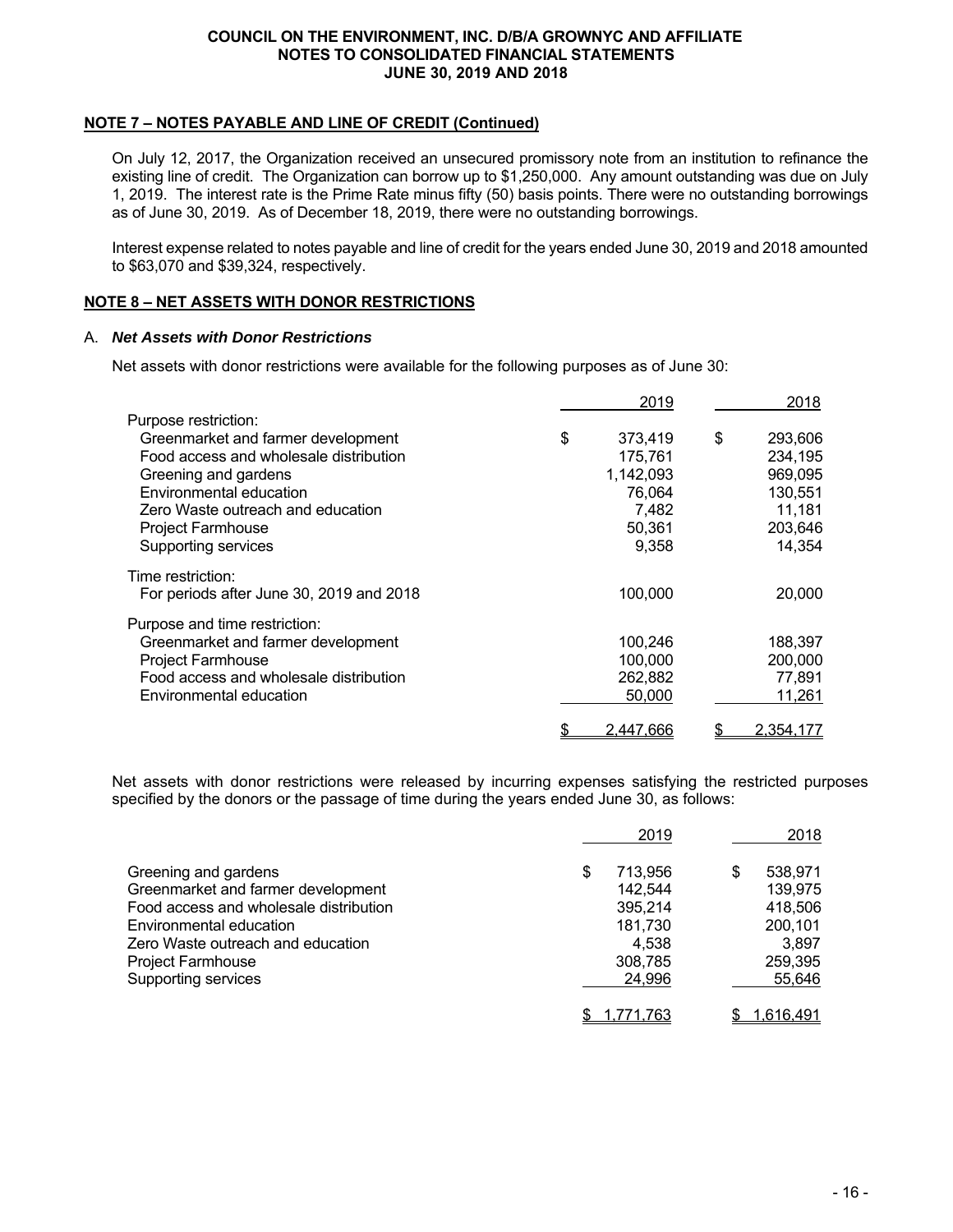#### **NOTE 9 – ENDOWMENT NET ASSETS**

New York State adopted as law the New York Prudent Management of Institutional Funds Act ("NYPMIFA") on September 17, 2010. NYPMIFA replaced the prior law which was the Uniform Management of Institutional Funds Act ("UMIFA"). NYPMIFA created a rebuttable presumption of imprudence if an organization appropriates more than 7% of a donor-restricted permanent endowment fund's fair value (averaged over a period of not less than the preceding five years) in any year. Any unappropriated earnings that would otherwise be considered without donor restrictions by the donor will be reflected as with donor restrictions until appropriated. The Organization had no donor-restricted permanent endowment funds subject to the appropriation provisions of NYPMIFA as of June 30, 2019 and 2018.

FASB Staff Position No. FAS 117-1, "Endowments of Not-for-Profit Organizations: Net Asset Classification of Funds Subject to an Enacted Version of the Uniform Prudent Management of Institutional Funds Act and Enhanced Disclosures for all Endowment Funds," now codified at ASC 958-205 ("ASC 958-205"), provides guidance on the net asset classifications of donor-restricted endowment funds for a not-for-profit organization that is subject to the Uniform Prudent Management of Institutional Funds Act ("UPMIFA"). ASC 958-205 also improves disclosure about an organization's endowment funds, whether or not the organization is subject to UPMIFA.

The Organization maintains the board designated endowment fund and the board designated operating reserve fund as further described in Note 2H. However, such Board designated endowment funds are not subject to the appropriation provisions of NYPMIFA and, therefore, the Organization has implemented only the disclosure guidance provided for in ASC 958-205.

The Organization's endowment investment policy is to invest primarily in a mix of equities, fixed income securities and money market mutual funds based on an asset allocation to satisfy its overall endowment, financial and investment objectives, such as to preserve the principal, protect against inflation, receive stable returns and achieve long-term growth. The Organization relies on a total return strategy in which investment returns are achieved through both capital appreciation (realized and unrealized) and current yield (interest and dividends).

Changes in endowment net assets for year ended June 30, 2019, were as follows:

|                                         | <b>Board Designated</b><br>Investment<br>Fund |            |    | <b>Board Designated</b><br>Operating<br><b>Reserve Fund</b> | Total |                  |  |
|-----------------------------------------|-----------------------------------------------|------------|----|-------------------------------------------------------------|-------|------------------|--|
| Endowment net assets, beginning of year | -S                                            | 1,872,611  |    | 253,505                                                     | \$    | 2,126,116        |  |
| Investment activity:                    |                                               |            |    |                                                             |       |                  |  |
| Interest and dividends                  |                                               | 41,903     |    | 5.214                                                       |       | 47,117           |  |
| Realized gains                          |                                               | 50,067     |    |                                                             |       | 50,067           |  |
| Unrealized losses                       |                                               | (108, 646) |    |                                                             |       | (108, 646)       |  |
| Fees and other expenses                 |                                               | (3,585)    |    | (150)                                                       |       | (3,735)          |  |
| Change in endowment net assets          |                                               | (20, 261)  |    | 5,064                                                       |       | (15, 197)        |  |
| Endowment net assets, end of year       |                                               | 1,852,350  | \$ | 258,569                                                     |       | <u>2,110,919</u> |  |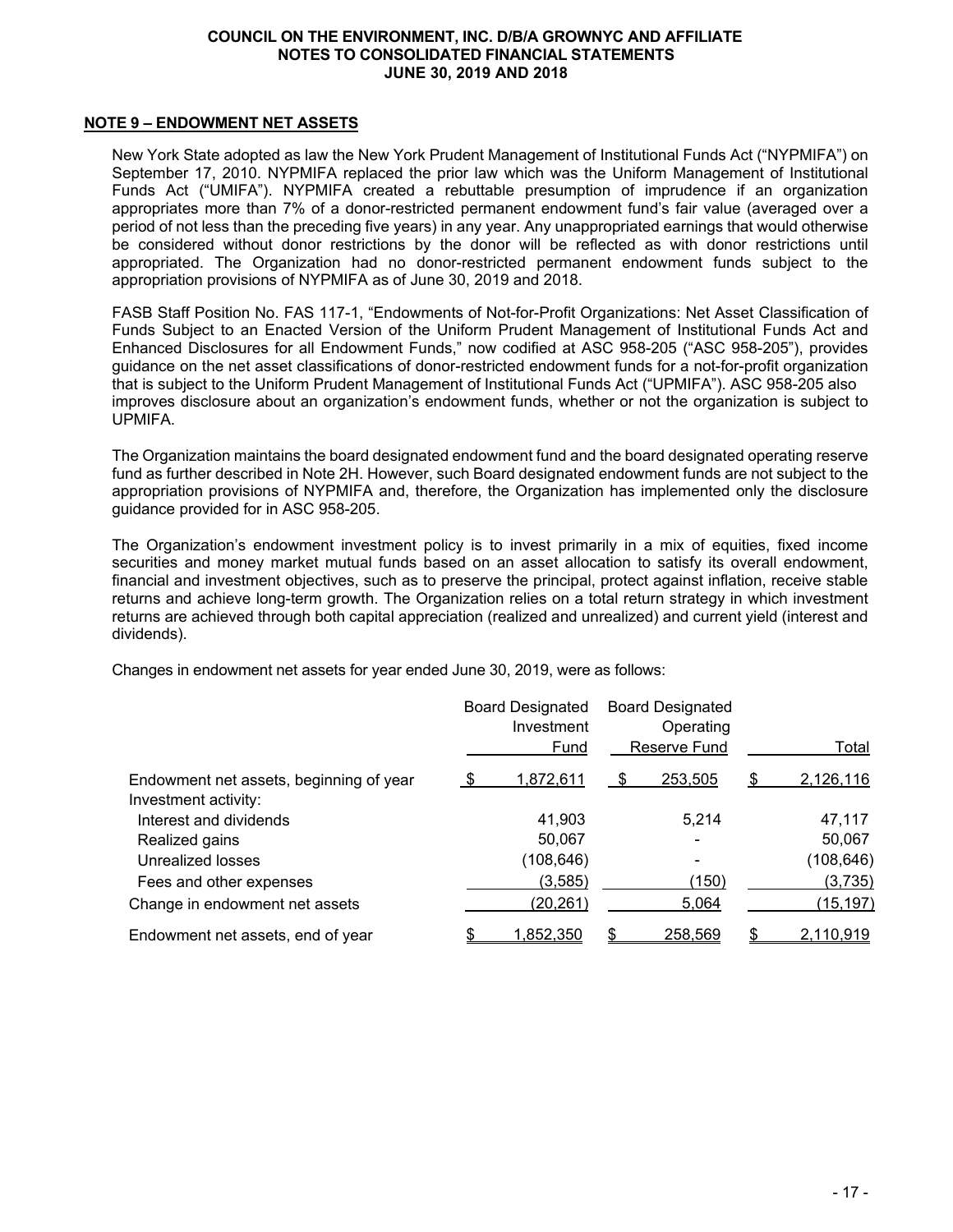#### **NOTE 9 – ENDOWMENT NET ASSETS (Continued)**

|                                         | <b>Board Designated</b><br>Investment<br>Fund |           |    | <b>Board Designated</b><br>Operating<br>Reserve Fund | Total |                  |  |
|-----------------------------------------|-----------------------------------------------|-----------|----|------------------------------------------------------|-------|------------------|--|
| Endowment net assets, beginning of year |                                               | 1,914,802 | S  | 251,127                                              | S     | 2,165,929        |  |
| Investment activity:                    |                                               |           |    |                                                      |       |                  |  |
| Interest and dividends                  |                                               | 40,908    |    | 2,528                                                |       | 43,436           |  |
| Realized gains on sales of investments  |                                               | 26,617    |    |                                                      |       | 26,617           |  |
| Unrealized losses                       |                                               | (94,199)  |    |                                                      |       | (94, 199)        |  |
| Fees and other expenses                 |                                               | (15, 517) |    | (150)                                                |       | (15, 667)        |  |
| Change in endowment net assets          |                                               | (42,191)  |    | 2,378                                                |       | (39, 813)        |  |
| Endowment net assets, end of year       |                                               | 1.872.611 | ß. | 253.505                                              |       | <u>2,126,116</u> |  |

Changes in endowment net assets for year ended June 30, 2018, were as follows:

#### **NOTE 10 – CONTRIBUTED FACILITIES, SERVICES AND ASSETS**

The Organization uses certain buildings owned by the City of New York without charge. The estimated fair rental value of the premises is reported as both revenue and expense in the period in which the premises are used. Contributed facilities amounted to \$648,874 and \$611,448, for the years ended June 30, 2019 and 2018, respectively. During the years ended June 30, 2019 and 2018, the Organization also received pro bono legal services in the amount of \$95,887 and \$50,482, respectively, and these amounts were also reported as both revenue and expense in the respective periods.

#### **NOTE 11 – RETIREMENT PLAN**

Effective July 1, 1985, the Organization established a noncontributory defined contribution pension plan covering all employees upon their meeting minimum age and length of service requirements.

During the year ended June 30, 2016, the Organization converted the plan to a profit-sharing plan with discretionary contributions paid to eligible employees, at June 30, 2019 and 2018, employer contributions amounted to \$256,544 (net of plan forfeitures of \$11,064), and \$194,668 (net of plan forfeitures of \$61,708), respectively. Participants in the plan are vested as follows:

|            | Years of |  |
|------------|----------|--|
| Percentage | Service  |  |
| 20%        | 2        |  |
| 40%        | 3        |  |
| 60%        |          |  |
| 80%        | 5        |  |
| 100%       |          |  |
|            |          |  |

#### **NOTE 12 – CONCENTRATION OF CREDIT RISK**

Cash and cash equivalents that potentially subject the Organization to a concentration of credit risk include cash accounts with one bank that exceed the Federal Deposit Insurance Corporation ("FDIC") insurance limits. Accounts are insured up to \$250,000 per depositor. As of June 30, 2019 and 2018, there was approximately \$1,827,000 and \$1,157,000 of cash and cash equivalents held by one bank that exceeded FDIC limits. Such excess includes outstanding checks.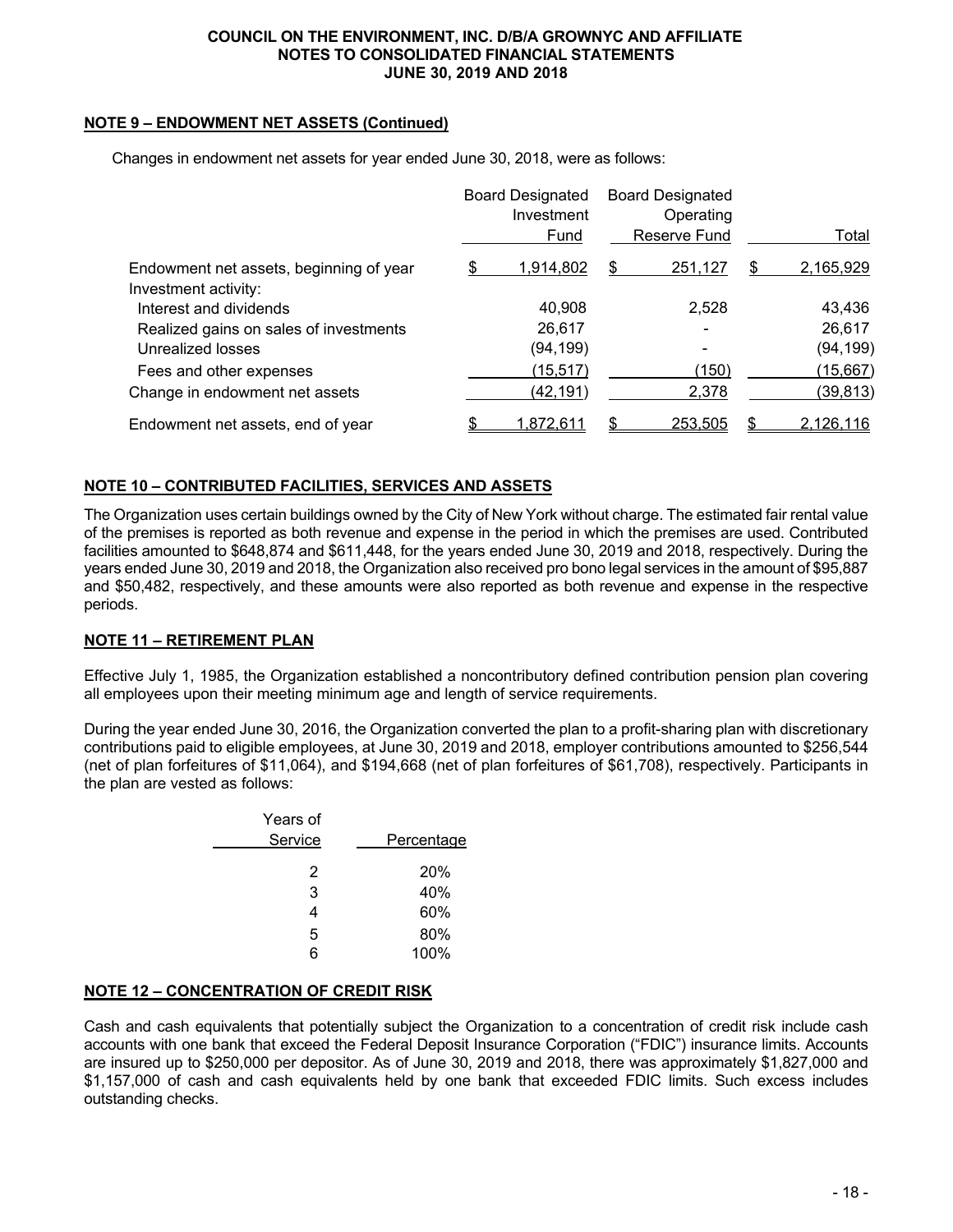#### **NOTE 13 – SUBSEQUENT EVENTS**

Management has evaluated, for potential recognition and disclosure, events subsequent to the date of the consolidated statement of financial position through December 18, 2019, which is the date the consolidated financial statements were available to be issued.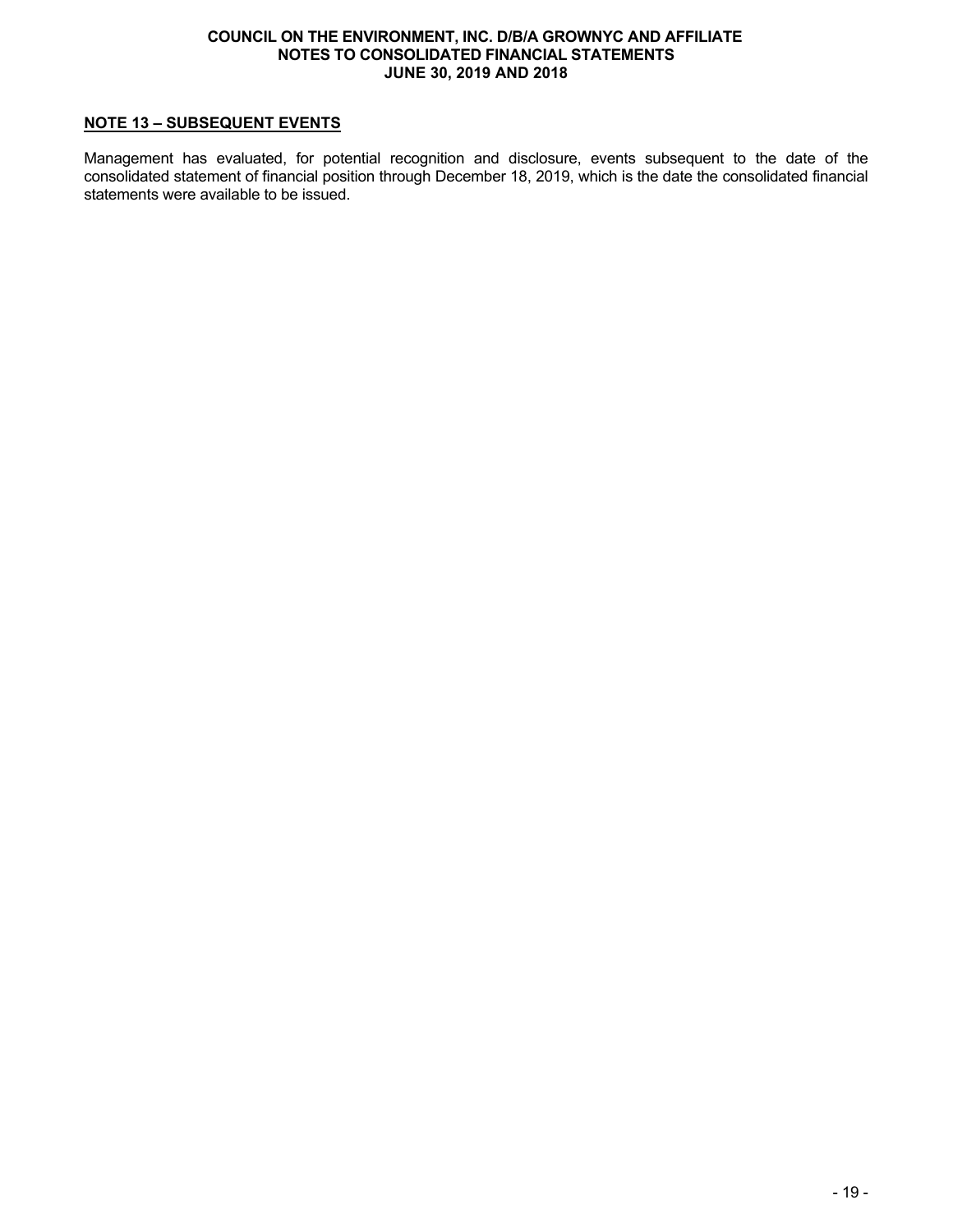#### **COUNCIL ON THE ENVIRONMENT, INC. D/B/A GROWNYC AND AFFILIATE CONSOLIDATING STATEMENTS OF FINANCIAL POSITION AS OF JUNE 30, 2019 AND 2018**

|                                                    | As of June 30, 2019   |                                       |                                      |                                   | As of June 30, 2018 |                                       |                               |                                   |  |  |  |
|----------------------------------------------------|-----------------------|---------------------------------------|--------------------------------------|-----------------------------------|---------------------|---------------------------------------|-------------------------------|-----------------------------------|--|--|--|
|                                                    |                       | <b>New York</b>                       |                                      |                                   |                     | <b>New York</b>                       |                               |                                   |  |  |  |
|                                                    | <b>GrowNYC</b>        | <b>State Regional</b><br>Food Hub LLC | Consolidating<br><b>Eliminations</b> | Consolidated<br><b>Total 2019</b> | <b>GrowNYC</b>      | <b>State Regional</b><br>Food Hub LLC | Consolidating<br>Eliminations | Consolidated<br><b>Total 2018</b> |  |  |  |
| <b>ASSETS</b>                                      |                       |                                       |                                      |                                   |                     |                                       |                               |                                   |  |  |  |
| Cash and cash equivalents                          | \$<br>1,651,581 \$    | 100 \$                                |                                      | \$<br>1,651,681                   | \$<br>729,069 \$    | 118,399 \$                            |                               | \$<br>847,468                     |  |  |  |
| Restricted cash                                    | 324,849               |                                       |                                      | 324,849                           | 304,802             |                                       |                               | 304,802                           |  |  |  |
| Investments, at fair value                         | 2,126,556             |                                       |                                      | 2,126,556                         | 2,146,581           |                                       |                               | 2,146,581                         |  |  |  |
| Government grants receivable, net                  | 2,564,267             | 788,103                               |                                      | 3,352,370                         | 2,727,436           | 1,467,116                             |                               | 4,194,552                         |  |  |  |
| Accounts receivable - participant rental fees, net | 345,205               | ÷.                                    |                                      | 345,205                           | 313,106             |                                       |                               | 313,106                           |  |  |  |
| Accounts receivable - sales, net                   | 212,826               | ٠                                     |                                      | 212,826                           | 418,536             |                                       |                               | 418,536                           |  |  |  |
| Accounts receivable - other fees, net              | 81,063                |                                       |                                      | 81,063                            | 96,278              |                                       |                               | 96,278                            |  |  |  |
| Contributions receivable                           | 216,149               | ٠                                     |                                      | 216,149                           | 413,244             | ٠                                     |                               | 413,244                           |  |  |  |
| Prepaid expenses, deposits and other assets        | 314,516               | 134,396                               |                                      | 448,912                           | 332,151             | 54,531                                |                               | 386,682                           |  |  |  |
| Due from LLC                                       | 155,668               | ٠                                     | (155, 668)                           |                                   | 28,925              | ÷.                                    | (28, 925)                     |                                   |  |  |  |
| Property and equipment, net                        | 956,181               |                                       | ÷.                                   | 956,181                           | 1,059,327           |                                       | ×.                            | 1,059,327                         |  |  |  |
| <b>TOTAL ASSETS</b>                                | 8,948,861<br>-S       | 922,599                               | (155, 668)<br>-\$                    | 9,715,792<br>\$                   | 8,569,455<br>- \$   | 1,640,046                             | $(28, 925)$ \$<br>- \$        | 10,180,576                        |  |  |  |
| <b>LIABILITIES</b>                                 |                       |                                       |                                      |                                   |                     |                                       |                               |                                   |  |  |  |
| Accounts payable and accrued expenses              | \$<br>331.394 \$      | 11,263 \$                             | ٠                                    | 342,657<br>\$                     | \$<br>361.189 \$    | 220,282 \$                            |                               | \$<br>581,471                     |  |  |  |
| Accrued farmers' token redemption                  | 324,849               |                                       |                                      | 324,849                           | 304,802             |                                       |                               | 304,802                           |  |  |  |
| Accrued payroll and related expenses               | 923,674               | $\overline{a}$                        |                                      | 923,674                           | 706,106             | ÷                                     | $\sim$                        | 706,106                           |  |  |  |
| Due to GrowNYC                                     |                       | 155,668                               | (155, 668)                           |                                   |                     | 28,925                                | (28, 925)                     |                                   |  |  |  |
| Advance payments                                   | 284,095               | ٠                                     |                                      | 284.095                           | 313,443             | ٠                                     | $\sim$                        | 313,443                           |  |  |  |
| Government grant advances                          | 48,785                |                                       |                                      | 48,785                            |                     |                                       |                               |                                   |  |  |  |
| Notes payable                                      | 40,000                | 892,364                               |                                      | 932,364                           | 80,000              | 1,443,728                             |                               | 1,523,728                         |  |  |  |
|                                                    |                       |                                       |                                      |                                   |                     |                                       |                               |                                   |  |  |  |
| <b>TOTAL LIABILITIES</b>                           | 1,952,797             | 1,059,295                             | (155, 668)                           | 2,856,424                         | 1,765,540           | 1,692,935                             | (28, 925)                     | 3,429,550                         |  |  |  |
| <b>NET ASSETS</b><br>Without donor restrictions:   |                       |                                       |                                      |                                   |                     |                                       |                               |                                   |  |  |  |
| Operations                                         | 1,481,298             | (136, 696)                            |                                      | 1,344,602                         | 1,264,295           | (52, 889)                             |                               | 1,211,406                         |  |  |  |
| Invested in property and equipment                 | 956,181               |                                       |                                      | 956,181                           | 1,059,327           |                                       |                               | 1,059,327                         |  |  |  |
| Board designated investment fund                   | 1,852,350             |                                       |                                      | 1,852,350                         | 1,872,611           |                                       |                               | 1,872,611                         |  |  |  |
| Board designated operating reserve fund            | 258,569               |                                       |                                      | 258,569                           | 253,505             |                                       |                               | 253,505                           |  |  |  |
| Total without donor restrictions                   | 4,548,398             | (136, 696)                            | $\sim$                               | 4,411,702                         | 4,449,738           | (52, 889)                             |                               | 4,396,849                         |  |  |  |
| With donor restrictions                            | 2,447,666             |                                       |                                      | 2,447,666                         | 2,354,177           |                                       |                               | 2,354,177                         |  |  |  |
| <b>TOTAL NET ASSETS</b>                            | 6,996,064             | (136, 696)                            |                                      | 6,859,368                         | 6,803,915           | (52, 889)                             |                               | 6,751,026                         |  |  |  |
| TOTAL LIABILITIES AND NET ASSETS                   | \$<br>8,948,861<br>-S | 922,599                               | \$<br>(155, 668)                     | \$<br>9,715,792                   | \$<br>8,569,455 \$  | 1,640,046 \$                          | $(28,925)$ \$                 | 10,180,576                        |  |  |  |